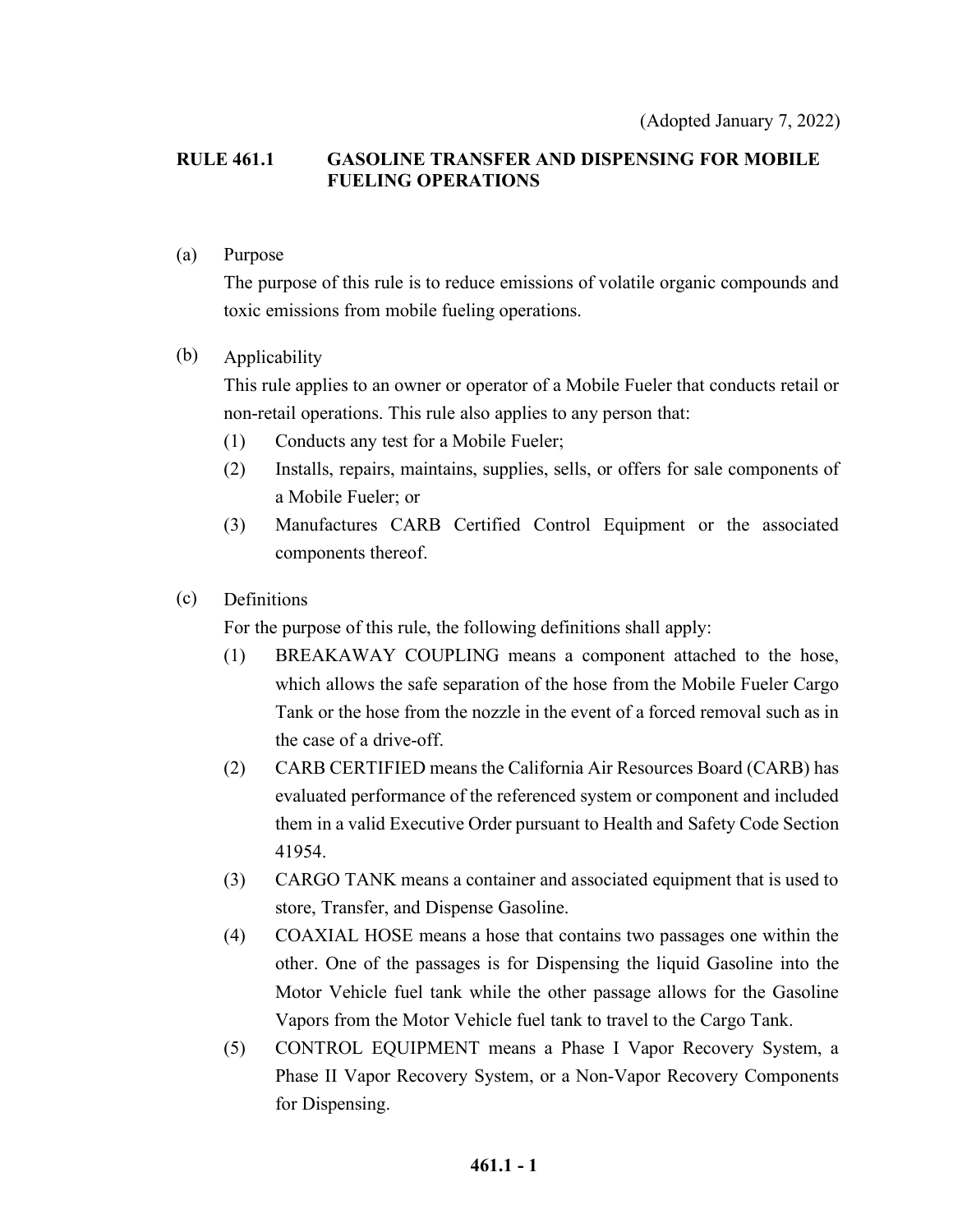- (c) (6) CUMULATIVE CAPACITY means the Mobile Fueler's combined storage capacity of each Cargo Tank that is on a Mobile Fueler at a given time, excluding one individual portable fuel container with a capacity up to 6.6 gallons.
	- (7) DISPENSE or DISPENSING means the Transfer of Gasoline from a Mobile Fueler into a Motor Vehicle, equipment, or container using a nozzle or spout.
	- (8) DISPENSING LOCATION means one or more contiguous properties, in actual physical contact or separated solely by a public roadway or other public right-of-way, owned or operated by the same person (or by persons under common control), in which Gasoline is dispensed from a Mobile Fueler.
	- (9) DRY BREAK means a Phase I Vapor Recovery System component that opens only by connection to a mating device to ensure that no Gasoline Vapors escape from the storage tank before the vapor return line is connected and sealed.
	- (10) EMERGENCY means any sudden, unexpected occurrence involving a clear and imminent danger, demanding immediate action to prevent or mitigate the loss of, or damage to, life, health, property, or essential public services caused by either air pollution, fire, flood, storm, epidemic, riot, drought, cyberterrorism, sudden and severe energy shortage, plant or animal infestation or disease, the Governor's warning of an earthquake or volcanic prediction, or an earthquake.
	- (11) GASOLINE means any petroleum distillate or petroleum distillate and alcohol blend having a True Vapor Pressure greater than 200 mm Hg (3.9 psi) and less than 760 mm Hg (14.7 psi) at 100 degrees F as determined by ASTM Method D323-89.
	- (12) GASOLINE VAPORS are the organic compounds in vapor form displaced during Gasoline Transfer and Dispensing operations and includes entrained liquid Gasoline.
	- (13) INSERTION INTERLOCK MECHANISM means any CARB Certified mechanism that ensures a tight fit at the nozzle fill pipe interface and prohibits the Dispensing of Gasoline unless the bellows are compressed.
	- (14) INSTALLER OR CONTRACTOR means a person(s) engaged in the installation of new or alterations of an existing CARB Certified Control Equipment and the associated components thereof.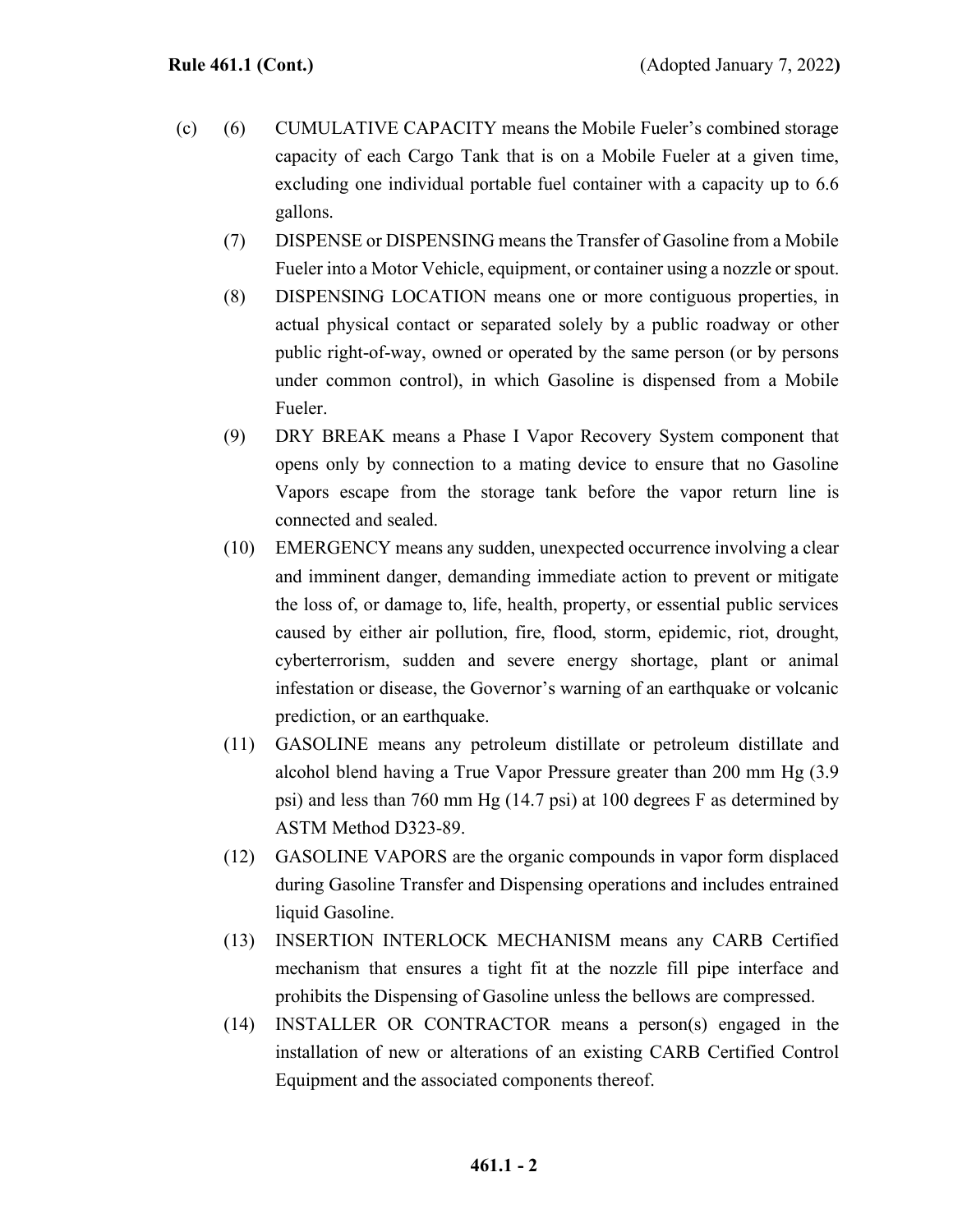- (c) (15) LIQUID TIGHT means a liquid leak rate not exceeding three drops per minute.
	- (16) MOBILE FUELER means a Motor Vehicle that has one or more Cargo Tanks on-board or tows one or more Cargo Tanks.
	- (17) MOTOR VEHICLE means a self-propelled vehicle by which any person or property may be propelled, moved, or drawn upon a highway.
	- (18) NON-RETAIL MOBILE FUELER means a Mobile Fueler with a Cumulative Capacity greater than 120 gallons and the owner or operator of the Mobile Fueler is not compensated for the Transfer or Dispensing of gasoline.
	- (19) NON-VAPOR RECOVERY COMPONENTS FOR DISPENSING means dispensing components that consist of low permeation conventional hose assemblies and enhanced conventional nozzles installed on a Mobile Fueler.
	- (20) PERFORMANCE TEST means the first test or series of tests performed on a new or altered CARB Certified Phase I Vapor Recovery System or CARB Certified Phase II Vapor Recovery System to demonstrate compliance with the CARB Executive Order and South Coast AQMD permit to operate conditions upon completion of construction or alteration of the vapor recovery system.
	- (21) PHASE I VAPOR RECOVERY SYSTEM means a system installed on a Mobile Fueler Cargo Tank for the collection and recovery of Gasoline Vapors displaced or emitted during the Transfer of Gasoline into and from a Mobile Fueler Cargo Tank.
	- (22) PHASE II VAPOR RECOVERY SYSTEM means a system installed on a Mobile Fueler Cargo Tank for the collection and recovery of Gasoline Vapors displaced or emitted during the Dispensing of Gasoline from a Mobile Fueler Cargo Tank into a Motor Vehicle fuel tank.
	- (23) QUALIFIED MANUFACTURER means the original equipment manufacturer of the CARB Certified Control Equipment or any associated component thereof, or a rebuilder who is authorized by CARB to Rebuild the designated CARB Certified component.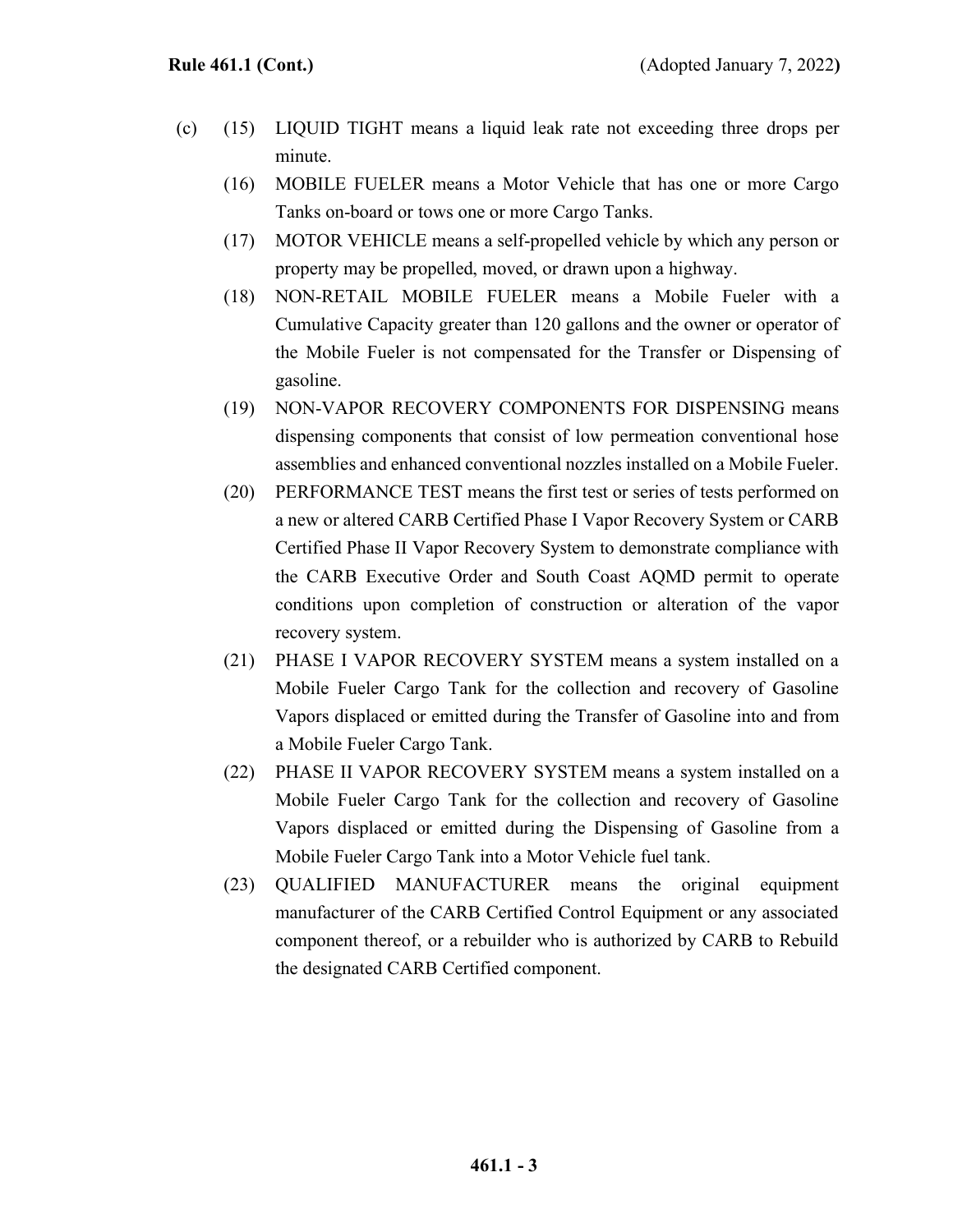- (c) (24) REBUILD means an action that repairs, replaces, or reconstructs any part of a component of a CARB Certified Control Equipment that forms the Gasoline Vapor passage of the component, or that comes in contact with the recovered Gasoline Vapors in the component. Rebuild does not include the replacement of a complete component with another CARB Certified complete component; nor does it include the replacement of a spout, bellows, or vapor guard of a CARB Certified nozzle.
	- (25) RETAIL MOBILE FUELER means a Mobile Fueler with a Cumulative Capacity greater than 10 gallons and the owner or operator of the Mobile Fueler is compensated for the Transfer or Dispensing of Gasoline.
	- (26) REVERIFICATION TEST means a test or series of tests performed subsequent to the Performance Test on a CARB Certified Phase I Vapor Recovery System or a CARB Certified Phase II Vapor Recovery System to demonstrate compliance with the CARB Executive Order and South Coast AQMD permit to operate conditions.
	- (27) SCHOOL means any public or private school, including juvenile detention facilities with classrooms, used for the education of more than 12 children at the school in kindergarten through grade 12. A School also includes an Early Learning and Developmental Program by the U.S. Department of Education or any state or local early learning and development programs such as preschools, Early Head Start, Head Start, First Five, and Child Development Centers. A School does not include any private school in which education is primarily conducted in private homes. The term School includes any building or structure, playground, athletic field, or other area of School property.
	- (28) SPILL BOX means an enclosed container around a Phase I Vapor Recovery System fill pipe that is designed to collect Gasoline spillage resulting from disconnection between the liquid Gasoline delivery hose and the fill pipe.
	- (29) TRANSFER means the loading of Gasoline into a Mobile Fueler or unloading Gasoline out of a Mobile Fueler, except when Dispensing.
	- (30) VAPOR CHECK VALVE means a valve that opens and closes the vapor passage to the Cargo Tank to prevent Gasoline Vapors from escaping when the nozzle is not in use.
	- (31) VAPOR TIGHT means the detection of less than 10,000 ppm hydrocarbon concentration, as determined by EPA Method 21, using an appropriate analyzer calibrated with methane.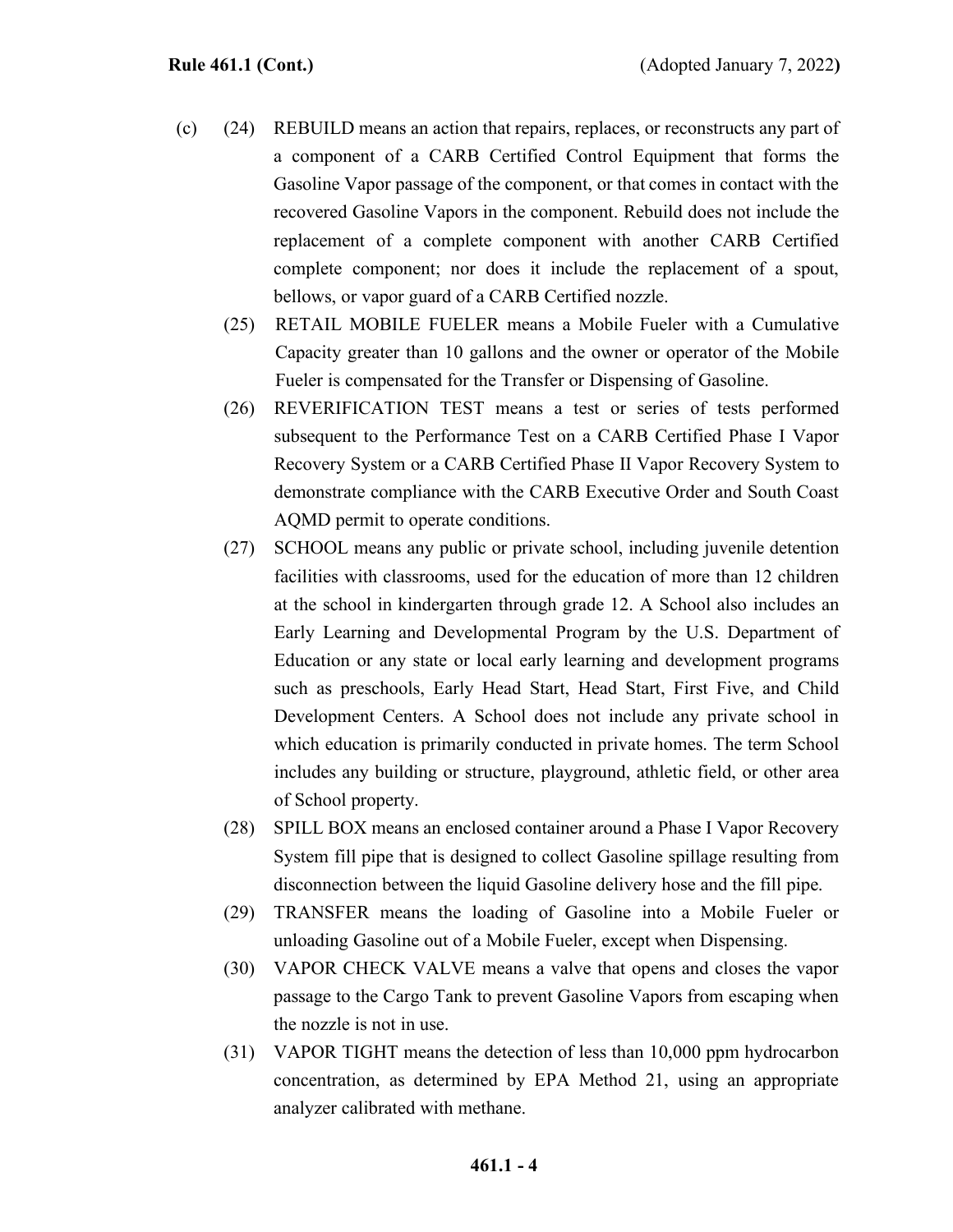- (d) Vapor Recovery Requirements for Mobile Fuelers
	- (1) Gasoline Transfer (Phase I Vapor Recovery) The owner or operator of a Retail Mobile Fueler or Non-Retail Mobile Fueler shall not Transfer Gasoline unless each Mobile Fueler Cargo Tank, excluding one individual portable fuel container with a capacity up to 6.6 gallons of gasoline, is equipped with a CARB Certified Phase I Vapor Recovery System certified pursuant to CARB's CP-204, Certification Procedures for Vapor Recovery Systems of Cargo Tanks.
	- (2) Motor Vehicle Gasoline Dispensing (Phase II Vapor Recovery) The owner or operator of a Retail Mobile Fueler or Non-Retail Mobile Fueler shall not Dispense Gasoline into a Motor Vehicle unless:
		- (A) Each Mobile Fueler Cargo Tank, excluding one individual portable fuel container with a capacity up to 6.6 gallons of gasoline, is equipped with a CARB Certified Phase II Vapor Recovery System certified pursuant to CARB's CP-205, [Certification Procedure for](https://www.arb.ca.gov/testmeth/vol2/cp-205.pdf)  [Vapor Recovery Systems of Novel Facilities,](https://www.arb.ca.gov/testmeth/vol2/cp-205.pdf) using TP-205.2, Test Procedure for Determination of Efficiency of Phase II Vapor Recovery of Novel Facilities, to be capable of recovering or processing displaced Gasoline Vapors by at least 95%, or having an emission factor not exceeding 0.38 pounds per 1,000 gallons, as applicable;
		- (B) CARB has issued an Executive Order certifying the Mobile Fueler;
		- (C) The CARB Certified Phase II Vapor Recovery System and the associated components thereof are Vapor Tight and Liquid Tight while Dispensing Gasoline into a Motor Vehicle;
		- (D) Each nozzle is equipped with a CARB Certified Insertion Interlock Mechanism and a CARB Certified Vapor Check Valve that is located in the nozzle; and
		- (E) Each Gasoline-Dispensing nozzle is equipped with a Coaxial Hose as specified in the applicable CARB Executive Order.
	- (3) In lieu of compliance with paragraph  $(d)(2)$ , an owner or operator may temporarily use a CARB Certified Mobile Fueler equipped with Non-Vapor Recovery Components for Gasoline Dispensing, certified pursuant to CARB's CP-205, [Certification Procedure for Vapor Recovery Systems of](https://www.arb.ca.gov/testmeth/vol2/cp-205.pdf)  [Novel Facilities,](https://www.arb.ca.gov/testmeth/vol2/cp-205.pdf) provided the owner or operator: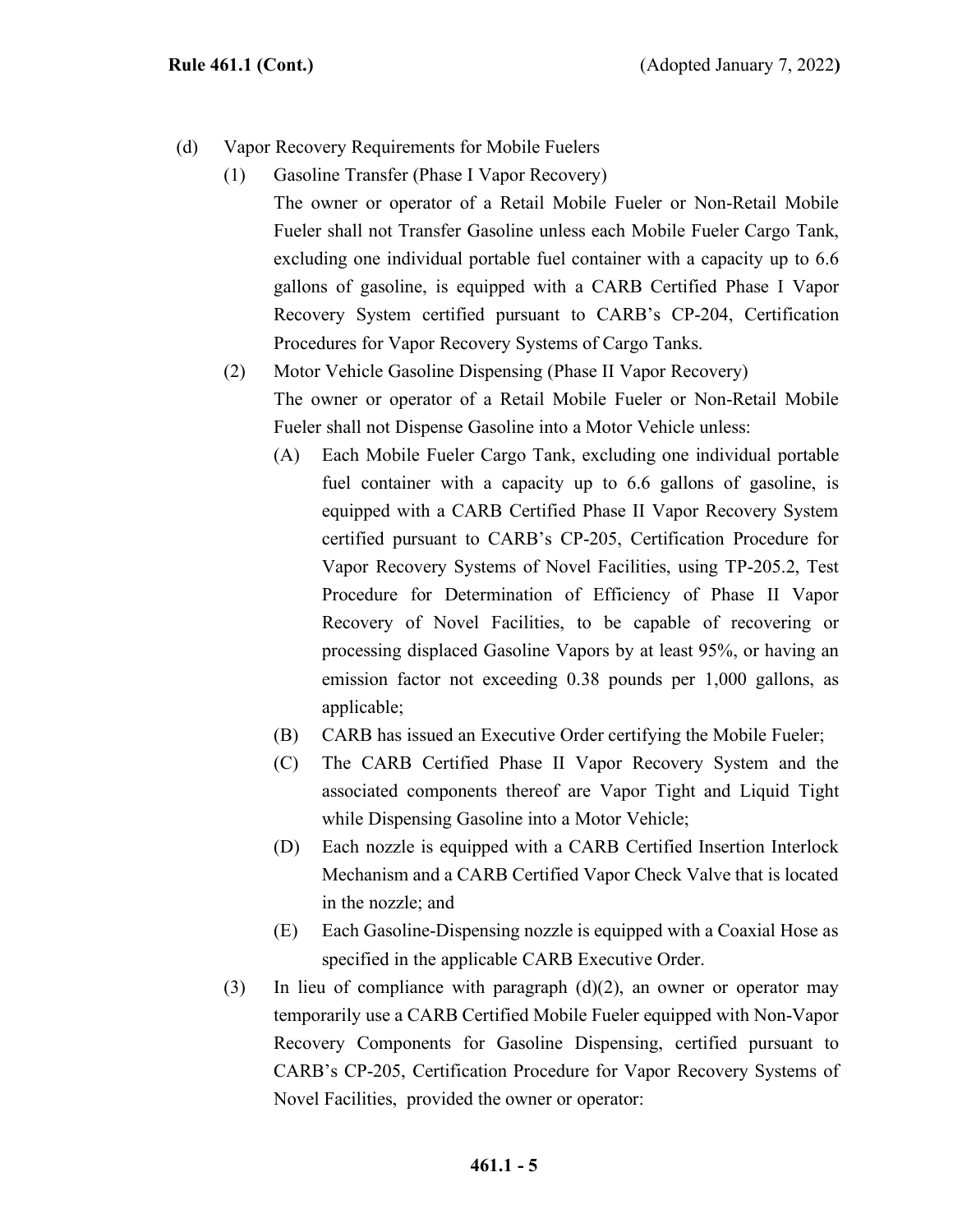- (d) (3) (A) Does not Dispense into anything other than a Motor Vehicle equipped with an onboard refueling vapor recovery (ORVR) system;
	- (B) Has an Executive Order issued by CARB certifying the Mobile Fueler;
	- $(C)$  In addition to the record keeping required by subdivision  $(k)$ , for each occurrence that the Mobile Fueler Dispenses Gasoline into a Motor Vehicle, records the following vehicle information:
		- (i) License plate;
		- (ii) Make;
		- (iii) Model;
		- (iv) Year;
		- (v) Vehicle identification number; and
	- (D) On or before the 20th of each calendar month, provides the monthly Gasoline dispensing records required by subparagraph  $(d)(3)(C)$  for the previous calendar month to the Executive Officer in an approved format.
	- (4) No later than 60 months after the Executive Officer issues a notification that CARB has certified at least two Mobile Fuelers equipped with Phase II Vapor Recovery Systems, the owner or operator of a Mobile Fueler shall:
		- (A) Operate a Mobile Fueler that Dispenses Gasoline into a Motor Vehicle that meets the requirements of paragraphs  $(d)(2)$ ; and
		- (B) Not operate a Mobile Fueler that was temporarily allowed to operate in lieu of compliance with paragraph (d)(2).
- (e) Mobile Fueling Cargo Tank Requirements
	- (1) The owner or operator of a Retail Mobile Fueler or Non-Retail Mobile Fueler shall not Dispense Gasoline into a Motor Vehicle unless the Mobile Fueler's Cumulative Capacity does not exceed 5,000 gallons.
	- (2) The owner or operator of a Retail Mobile Fueler shall not Dispense Gasoline unless equipped with a non-resettable totalizer that accurately registers the quantity of Gasoline Dispensed from the Mobile Fueler, except the Gasoline Dispensed from one individual portable fuel container with a capacity up to 6.6 gallons of Gasoline.
	- (3) The owner or operator of a Retail Mobile Fueler or Non-Retail Mobile Fueler shall not have more than one individual portable fuel container with a capacity up to 6.6 gallons of Gasoline on-board the Mobile Fueler.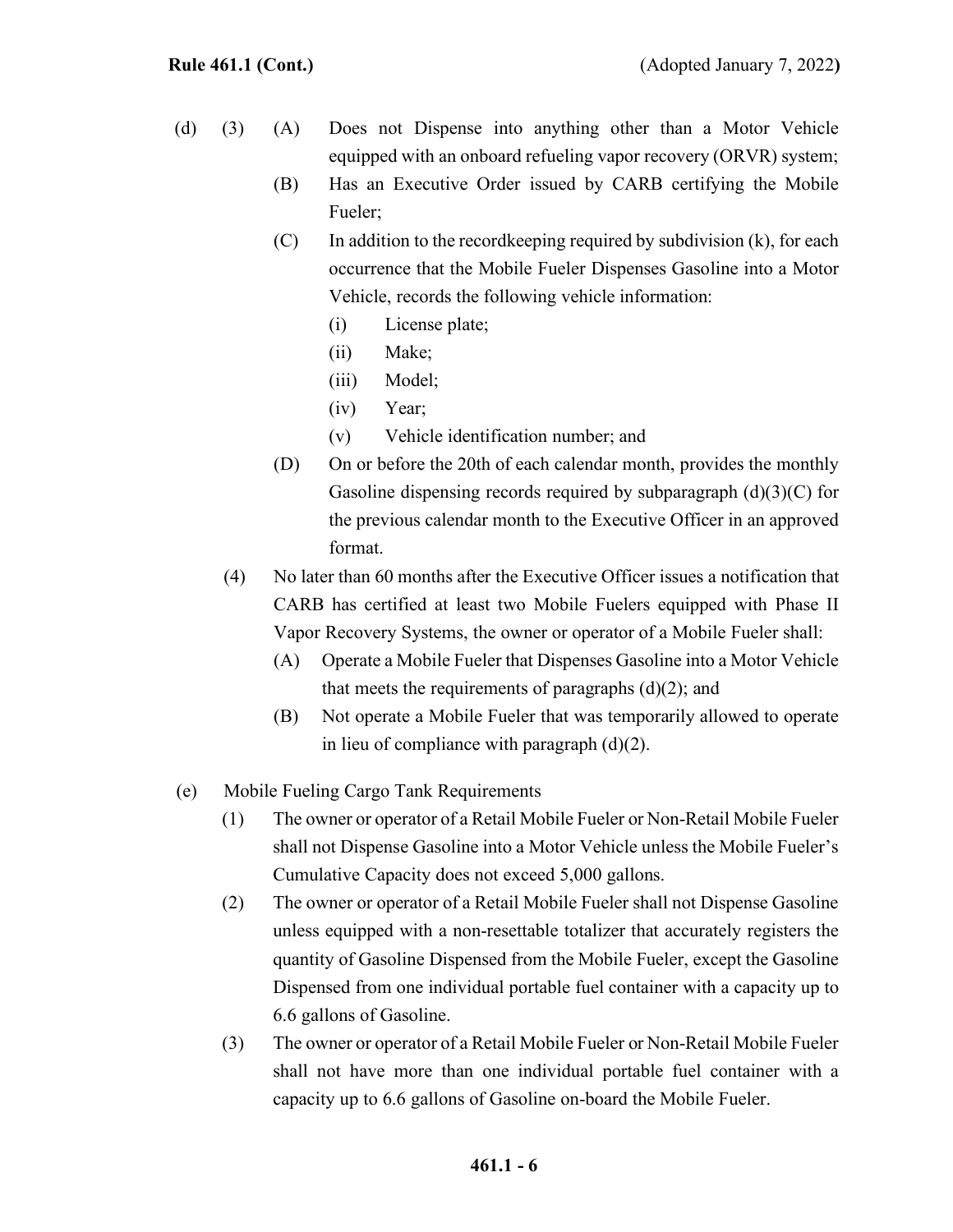- (f) Operational Requirements
	- (1) The owner or operator of a Retail Mobile Fueler or a Non-Retail Mobile Fueler shall not store Gasoline in open container(s) of any size or handle Gasoline in any manner (spillage, spraying, etc.) that allows Gasoline liquid or Gasoline Vapors to enter the atmosphere, contaminate the ground, or the sewer.
	- (2) The owner or operator of a Mobile Fueler shall not equip nor use a Dispensing hose that exceeds 75 feet in length.
	- (3) Dispensing of Gasoline from a Retail Mobile Fueler or a Non-Retail Mobile Fueler shall only be conducted by the owner or operator of the Mobile Fueler.
	- (4) The owner or operator of a Mobile Fueler that receives a South Coast AQMD "Out of Order" tag shall comply with Attachment  $A - Out$  of Order Protocol.
	- (5) CARB Certified Equipment Requirements The owner or operator of a Mobile Fueler with a Cargo Tank equipped with CARB Certified Control Equipment shall:
		- (A) Operate the CARB Certified Control Equipment, and the associated components thereof in accordance with the manufacturer's specifications and the applicable CARB Executive Orders including the corresponding CARB approved Installation, Operation, and Maintenance Manual;
		- (B) Maintain all applicable vapor return lines connected to the Mobile Fueler;
		- (C) Operate and maintain the CARB Certified Phase I Vapor Recovery System and the CARB Certified Phase II Vapor Recovery System with no major defect which means a defect listed in California Code of Regulations, Title 17, Part III, Chapter 1, Subchapter 8, Section 94006;
		- (D) If equipped with a CARB Certified Phase II Vapor Recovery System, maintain the CARB Certified Phase II Vapor Recovery System and the associated components thereof Vapor Tight and Liquid Tight;
		- (E) If equipped with CARB Certified Non-Vapor Recovery Components for Dispensing, maintain the CARB Certified Non-Vapor Recovery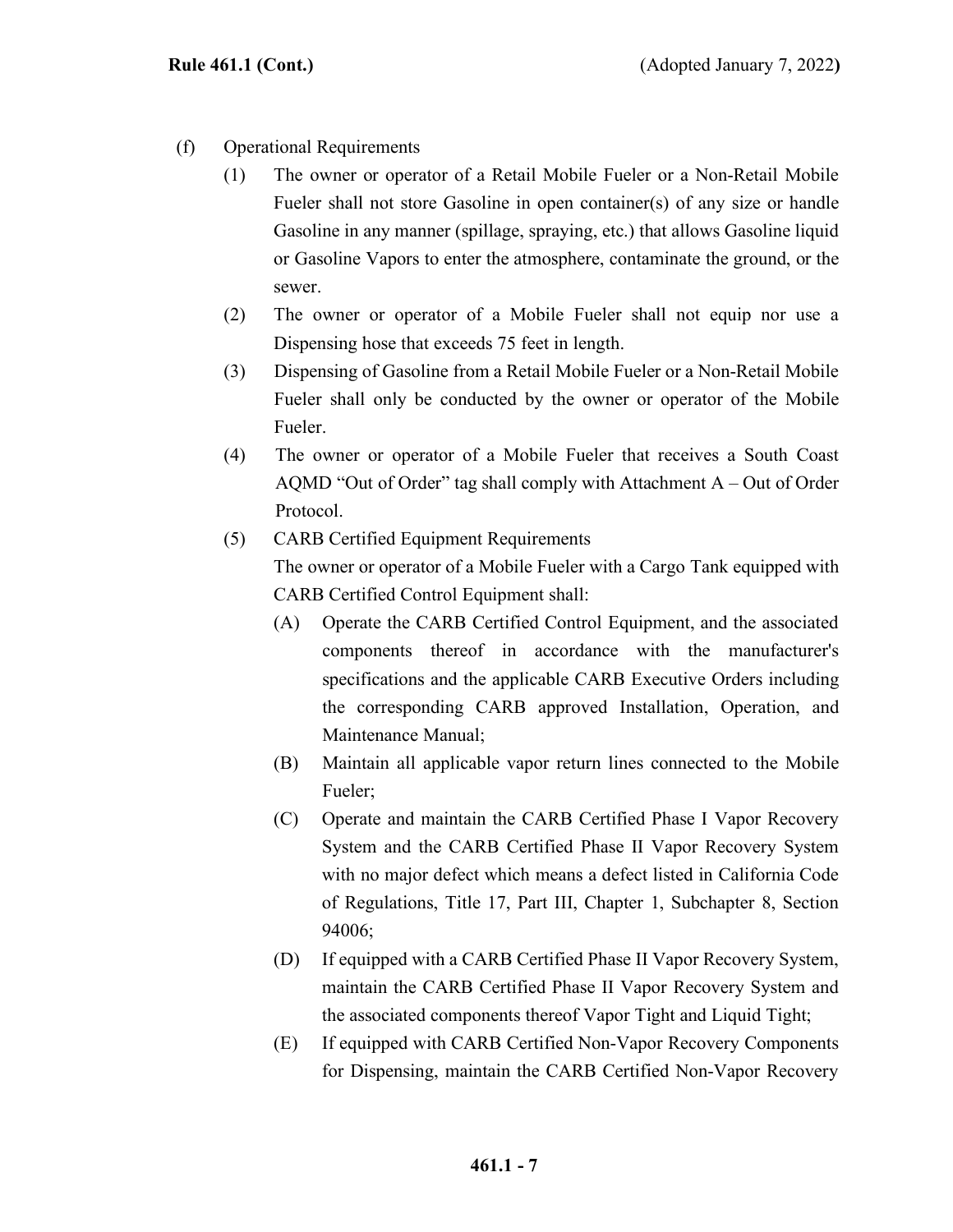Components for Dispensing and the associated components thereof Liquid Tight;

- (F) Maintain the CARB Certified Phase I Vapor Recovery System and the associated components thereof to be Vapor Tight and Liquid Tight, except when the Cargo Tank dome hatch is open;
- (G) Only Transfer or allow the Transfer of Gasoline through bottom loading into the Cargo Tank of a Mobile Fueler from a facility equipped with a CARB Certified Phase I Vapor Recovery System;
- (H) Not top load into a Cargo Tank of a Mobile Fueler;
- (I) Equip all fill tubes with Vapor Tight caps;
- (J) Equip all Dry Breaks with Vapor Tight seals and Vapor Tight caps;
- (K) Maintain each Vapor Tight cap in a closed position, except when the fill tube or Dry Break it serves is actively in use;
- (L) Equip each Cargo Tank and, if applicable, each Cargo Tank compartment with an overfill protection device that is designed to automatically close valves or shut down pumps to stop the Transfer of Gasoline;
- (M) If equipped with a CARB Certified Spill Box, maintain the CARB Certified Spill Box to be free of debris and other foreign matter at all times and only allow standing liquid immediately preceding a Gasoline Transfer;
- (N) Keep the Cargo Tank dome hatch closed and latched, unless the owner or operator must access the interior of the Cargo Tank for scheduled maintenance and repairs that has been documented in the repair logs pursuant to subparagraph  $(k)(10)(B)$  prior to opening the Cargo Tank dome hatch;
- (O) Keep the Cargo Tank dome hatch closed and latched when Transferring or Dispensing Gasoline;
- (P) If a Breakaway Coupling is installed, only install a Breakaway Coupling that is CARB Certified; and
- (Q) Equip any Breakaway Coupling with a poppet valve, which shall close and maintain both the Gasoline Vapor and liquid lines Vapor Tight and Liquid Tight when the Breakaway Coupling is separated.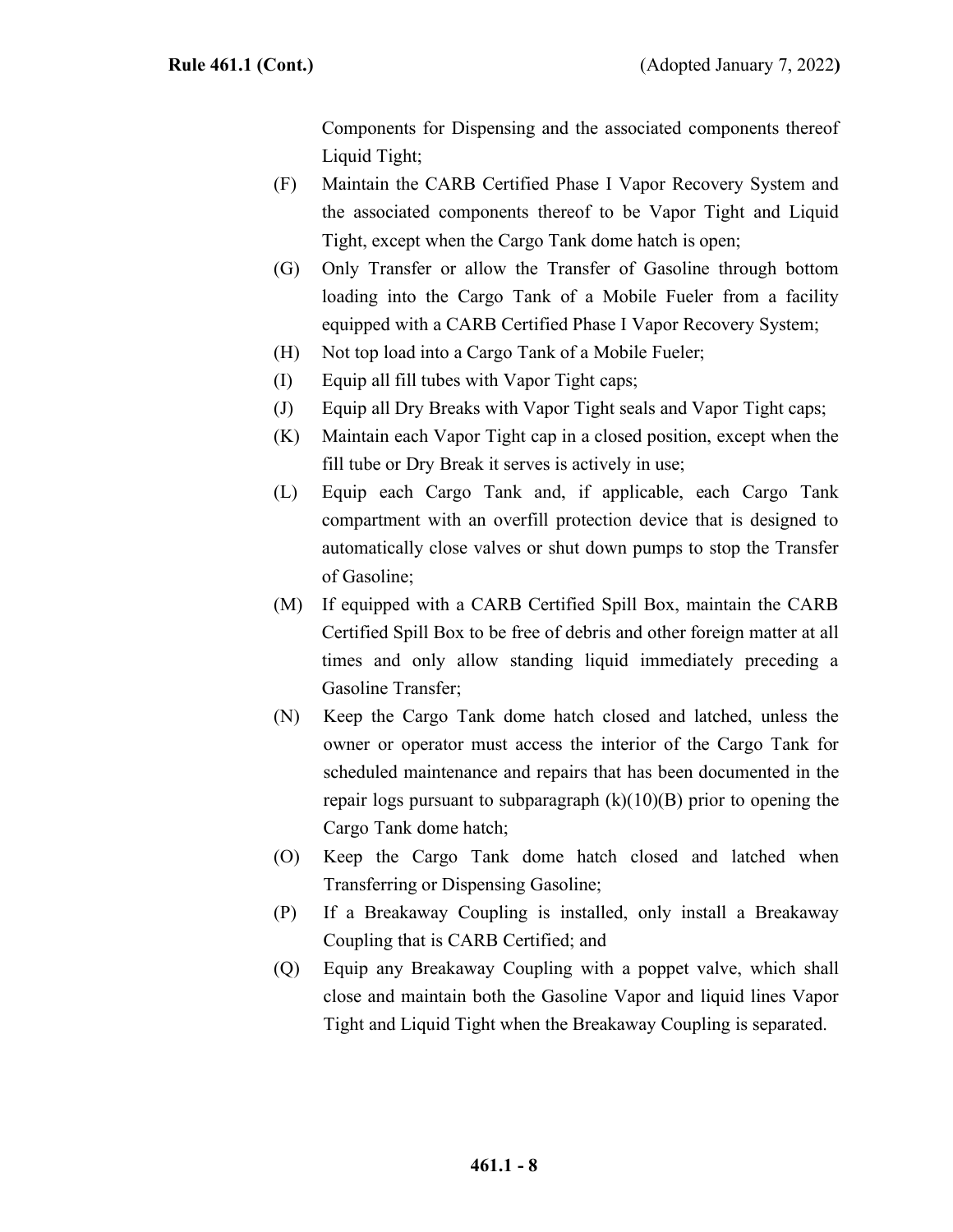- (g) Mobile Fueling Location Requirements
	- (1) The owner or operator of a Retail Mobile Fueler shall not Transfer or Dispense Gasoline at a Dispensing Location unless documentation was submitted pursuant to paragraph  $(m)(1)$  for that Dispensing Location.
	- (2) The owner or operator of a Retail Mobile Fueler shall not Transfer or Dispense Gasoline at a Dispensing Location where a different owner or operator of a Retail Mobile Fueler has Transferred or Dispensed gasoline during the same calendar month.
	- (3) The owner or operator of a Retail Mobile Fueler or a Non-Retail Mobile Fueler that Dispenses Gasoline at a Dispensing Location that is 1,000 feet or less from a School, as measured from the property line of the School to the property line of the Dispensing Location, shall not Dispense Gasoline between the hours of 7:30 a.m. and 4:30 p.m. on days when the School is in session.
	- (4) The owner or operator of a Retail Mobile Fueler shall not Transfer or Dispense Gasoline at a Dispensing Location, unless:
		- (A) The Dispensing Location is approved for operation of a Retail Mobile Fueler in writing by the responsible fire department or other designated fire authority; or
		- (B) A statement in writing from the responsible fire authority, city, or county that approval is not required has been provided to the Executive Officer.
	- (5) The owner or operator of a Retail Mobile Fueler or a Non-Retail Mobile Fueler shall not Transfer or Dispense Gasoline on a public street, unless Dispensing into a Motor Vehicle or equipment that is responding to an Emergency or maintaining public infrastructure.
	- (6) The owner or operator of a Retail Mobile Fueler shall only Transfer or Dispense Gasoline into a Motor Vehicle, equipment, or container that is located at the same Dispensing Location as the Mobile Fueler.
- (h) Labeling Requirements for Mobile Fuelers

The owner or operator of a Retail Mobile Fueler or a Non-Retail Mobile Fueler shall post and maintain signage on a Mobile Fueler that meets the following:

(1) States, "IF YOU SMELL ODORS OR OBSERVE GASOLINE LEAKS, CALL THE SOUTH COAST AQMD AT 1-800-CUT-SMOG";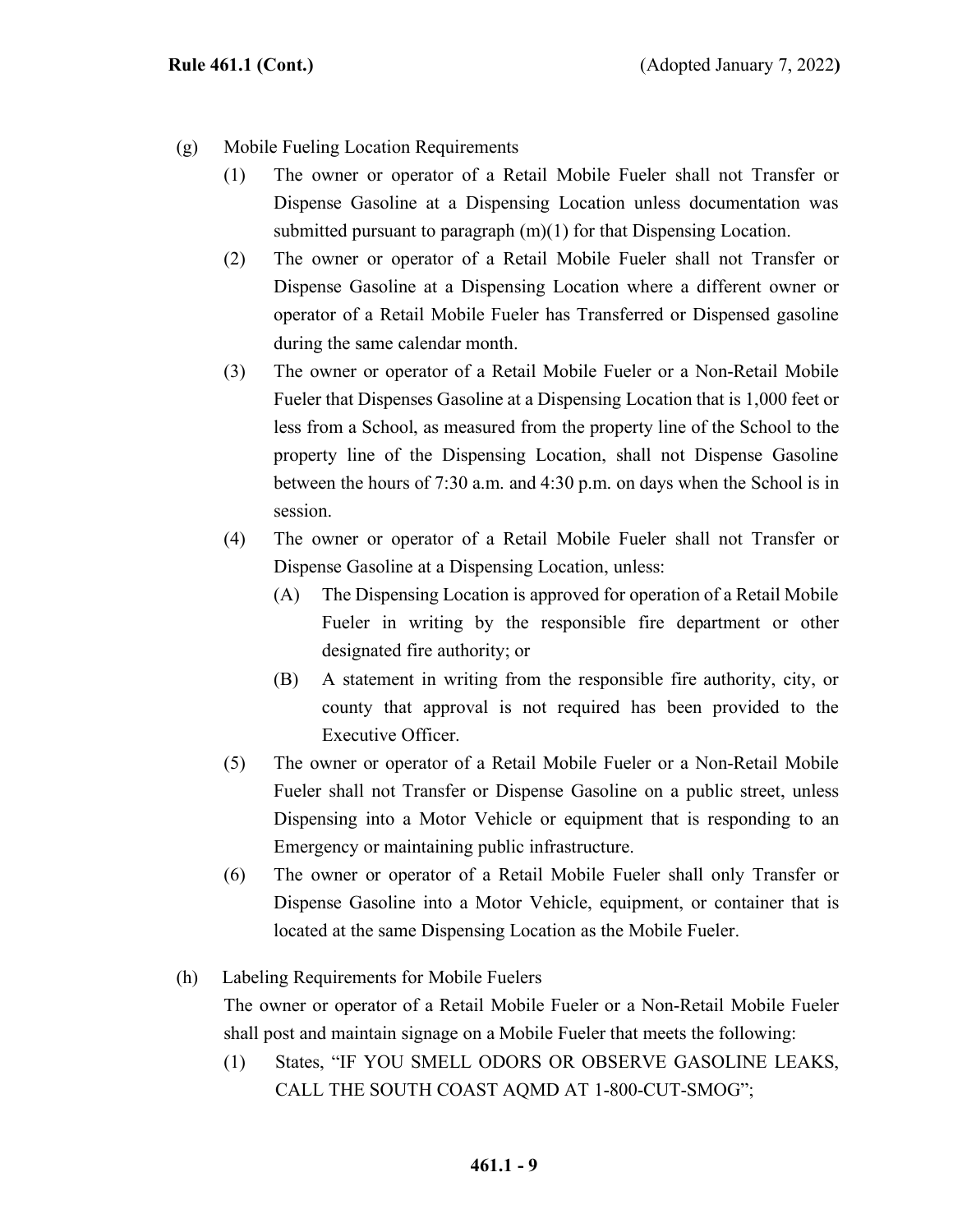- (h) (2) Located on both sides of the Mobile Fueler; and
	- (3) Written in letters which are at least 3 inches in height and contrast against the background color.
- (i) Installation, Maintenance, and Repair Requirements
	- (1) The owner or operator of a Mobile Fueler with a Cargo Tank equipped with CARB Certified Control Equipment shall:
		- (A) Maintain the CARB Certified Control Equipment in accordance with the manufacturer's specifications and the applicable CARB Executive Orders including the corresponding CARB approved Installation, Operation, and Maintenance Manual;
		- (B) Within seven days, repair or replace any component in the CARB Certified Control Equipment with a minor defect, which is not a major defect which means a defect listed in California Code of Regulations, Title 17, Part III, Chapter 1, Subchapter 8, Section 94006, pursuant to Section 41960.2(e) of the California Health and Safety Codes;
		- (C) Not replace any component of the CARB Certified Control Equipment with a component that is not CARB Certified for use with the particular system;
		- (D) Maintain any CARB Certified component as supplied by the Qualified Manufacturer, except if there was a repair or maintenance of the Gasoline Transfer and Dispensing equipment or Phase I Vapor Recovery system or Phase II Vapor Recovery System component that would restore the function or performance of such equipment/component following the Qualified Manufacturer's instructions and using only the applicable CARB Certified parts supplied by the Qualified Manufacturer; and
		- (E) Only allow a person who is authorized by CARB to Rebuild the CARB Certified component.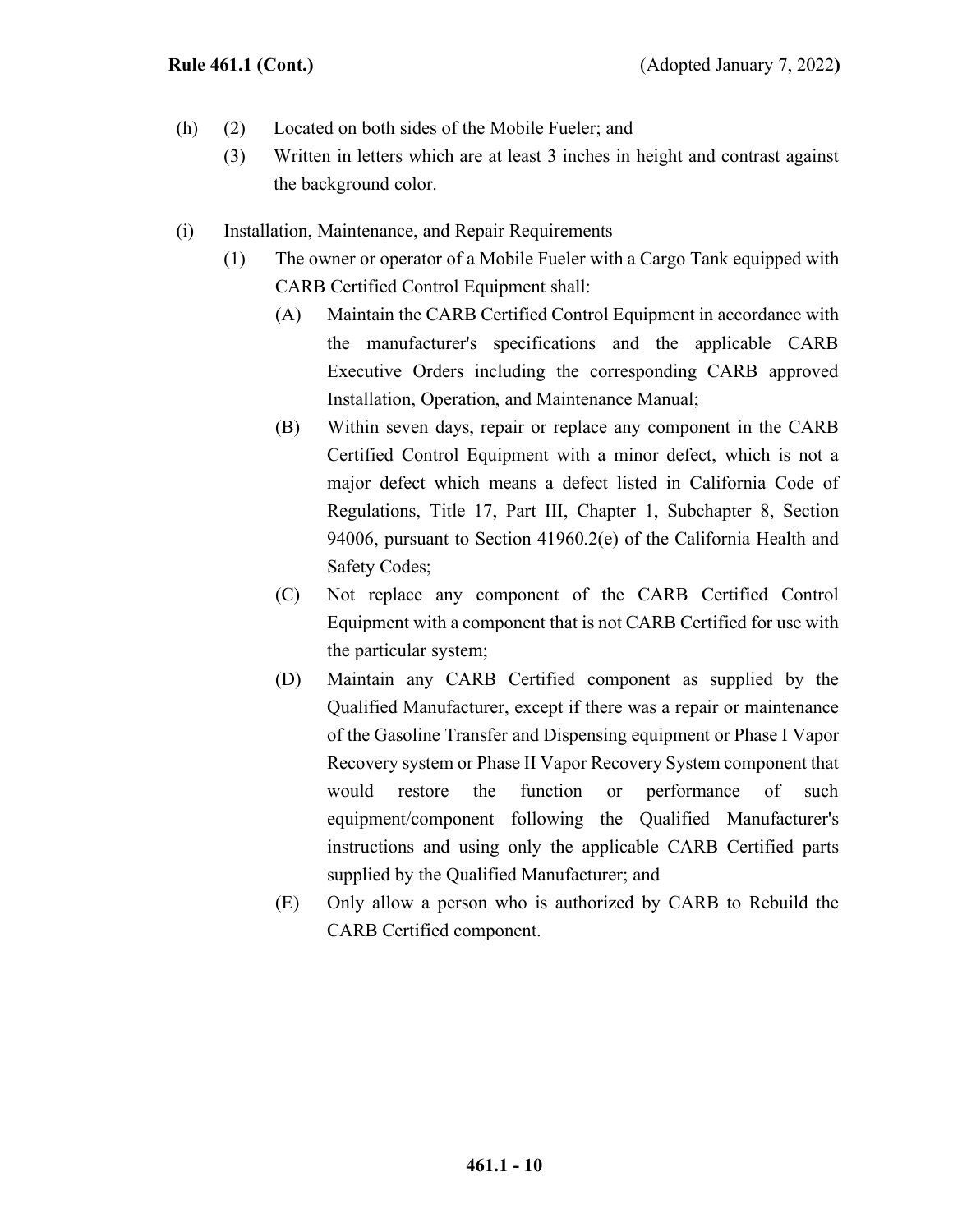- (i) (2) The owner or operator of a Mobile Fueler equipped with CARB Certified Control Equipment shall not repair or replace Breakaways, hoses, and nozzles with new or CARB Certified re-manufactured components of the same make and model, or alternative(s) specifically identified in the latest applicable CARB Executive Order without first successfully completing any relevant state certification program, through the International Code Council (ICC), or any equivalent state certification program required for the replacement of components.
	- (3) Any Installer or Contractor shall not install, alter, repair, or replace CARB Certified Control Equipment, or any associated component thereof without first obtaining the applicable manufacturer's certification. This requirement shall not apply to the manufacturer of the Mobile Fueler.
	- (4) Any Installer or Contractor shall not install, alter, repair, or replace CARB Certified Control Equipment, or any associated component thereof without first successfully completing any applicable state certification program, through the International Code Council (ICC), or any equivalent state certification program required for the installation and alteration of a vapor recovery system.
	- (5) A person shall not supply, offer for sale, sell, install, or allow the installation of Control Equipment or the associated components thereof, unless all of the following are met:
		- (A) The Control Equipment and the associated components thereof are CARB Certified;
		- (B) The CARB Certified Control Equipment and the associated components thereof have the following information either directly stamped on or attached to the component using methods or materials that would endure long term use:
			- (i) Qualified Manufacturer name;
			- (ii) Model number;
			- (iii) For nozzles, Qualified Manufacturer's unique serial number; and
			- (iv) Other identification information that is specified in the applicable CARB Executive Order.
	- (6) Any Qualified Manufacturer who Rebuilds a component shall either directly stamp on or attach to the component using methods or materials that would endure long term use the information specified in subparagraph  $(i)(5)(B)$ .

#### **461.1 - 11**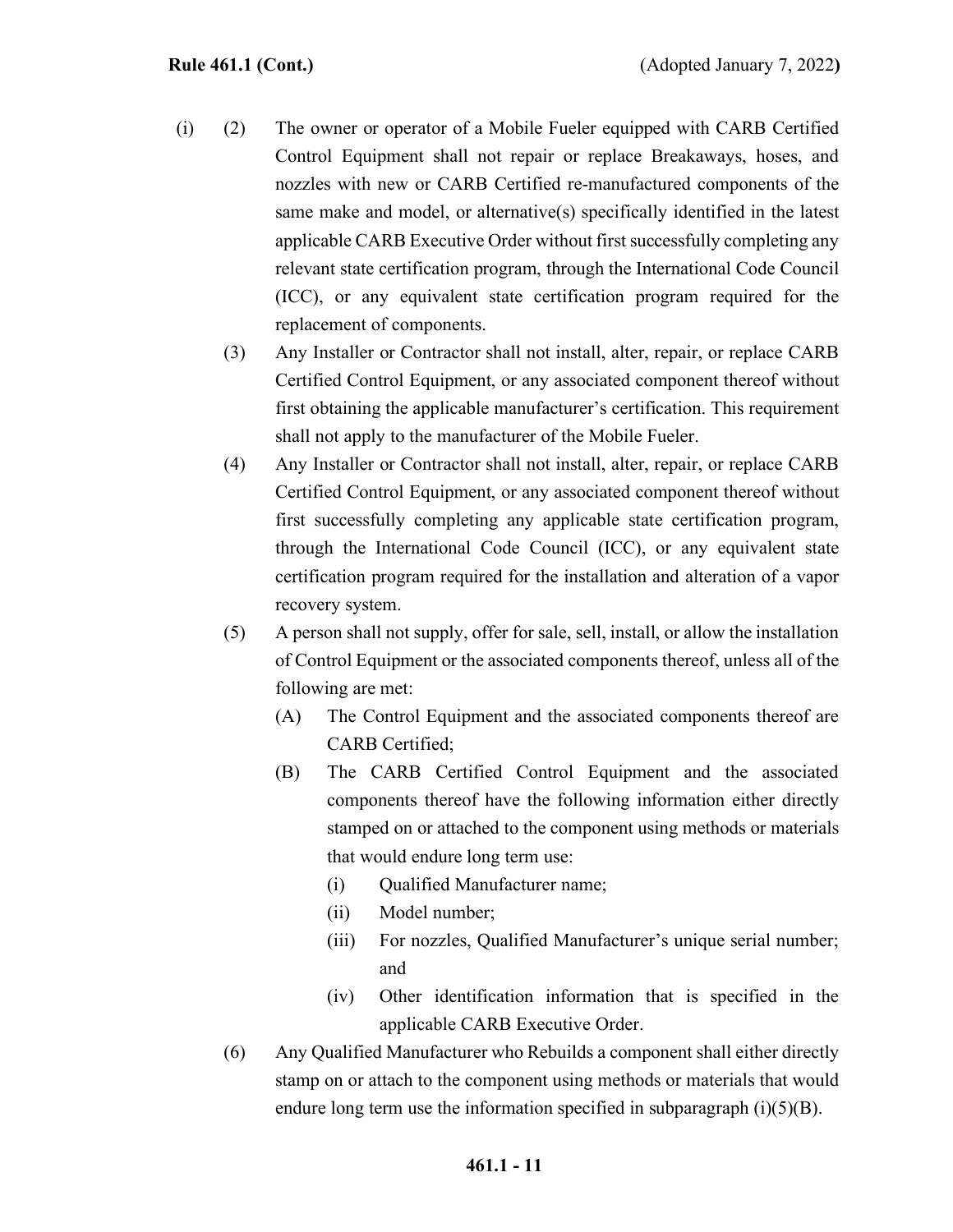- (i) (7) In the event of a separation due to a drive-off, the owner or operator of a Mobile Fueler with a Cargo Tank equipped with CARB Certified Control Equipment shall conduct a visual inspection of the affected equipment and either:
	- (A) Repair the equipment by:
		- (i) Repairing the Gasoline Transfer and Dispensing equipment, the component of the CARB Certified Control Equipment that would restore the function or performance of such equipment/component following the Qualified Manufacturer's instructions and using only the applicable CARB Certified parts supplied by the Qualified Manufacturer;
		- (ii) Testing the affected equipment, system, or component in accordance with applicable test methods as specified in the applicable CARB Executive Orders and the corresponding CARB approved Installation, Operation, and Maintenance manual; and
		- (iii) Successfully passing the test prior to placing affected equipment, system, or component back in service; or
	- (B) Replace the affected nozzles, hoses, Breakaway Couplings, and any other damaged components with new or certified Rebuilt components that are CARB Certified, before placing any affected equipment back in service.
	- (8) Unless otherwise authorized by CARB, any person shall not conduct repair or maintenance specified in clause (i)(7)(A)(i) that changes the size, shape or materials of construction of any Gasoline Vapor passage, or if it may otherwise obstruct, hinder, or reduce the recovery of Gasoline Vapors during operation.
- (j) Self-Compliance Program Requirements
	- (1) The owner or operator of a Retail Mobile Fueler or Non-Retail Mobile Fueler shall conduct:
		- (A) Daily maintenance inspections pursuant to the protocol specified in Attachment B – Daily Maintenance Inspection Protocol which includes the date and time of inspection;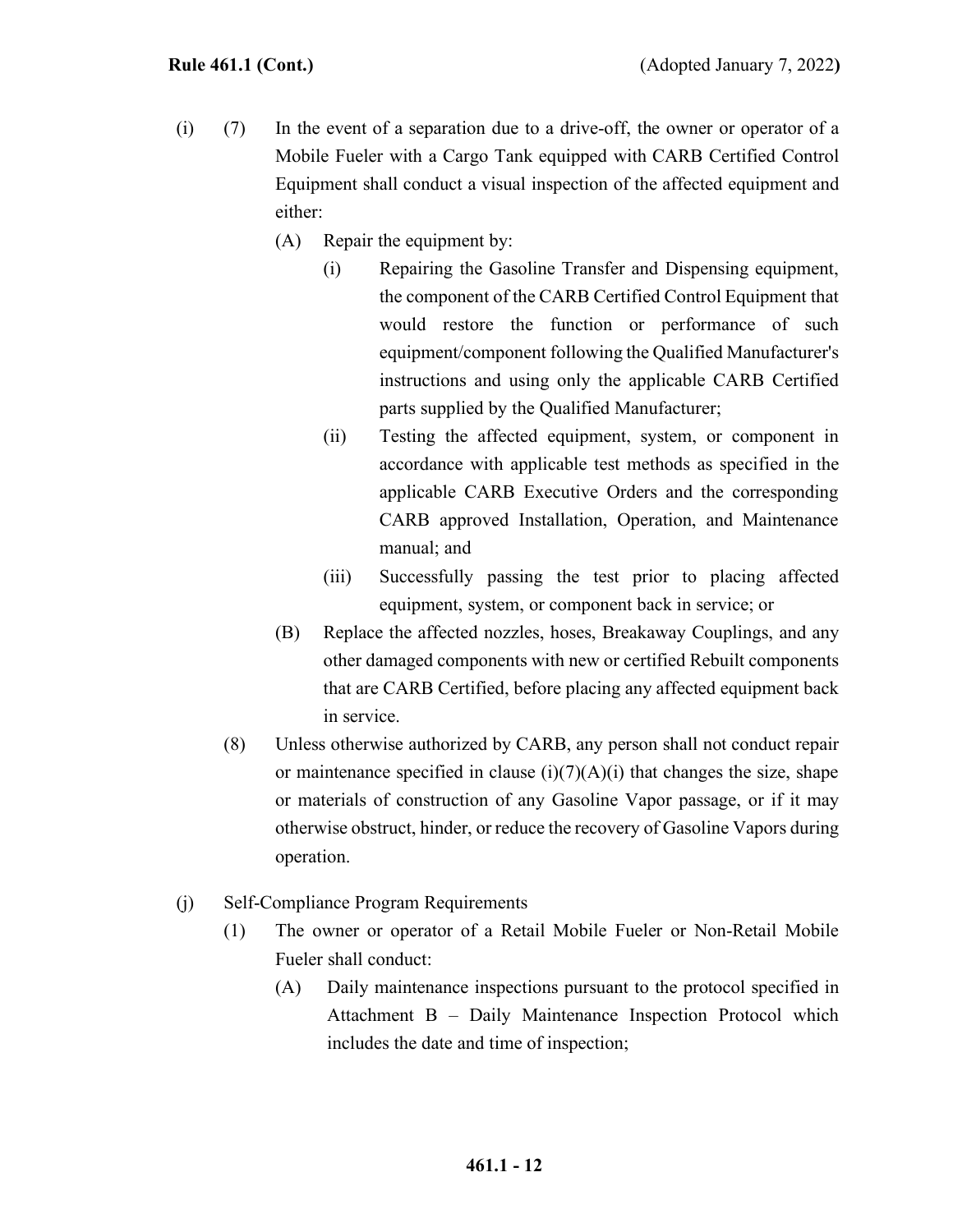- (j) (1) (B) Periodic compliance inspection at least once every twelve months pursuant to the protocol specified in Attachment C – Periodic Compliance Inspection Protocol which includes the date and time of inspection; and
	- (C) Periodic maintenance that is consistent with the maintenance schedule as specified by the manufacturer of the applicable CARB Certified Control Equipment installed on the Cargo Tank of the Mobile Fueler.
	- (2) The owner or operator of a Retail Mobile Fueler or a Non-Retail Mobile Fueler shall develop and implement:
		- (A) A procedure to determine and record the next required test date preceding a successful test pursuant to subdivision (l);
		- (B) An employee training program that includes:
			- (i) Itemized training procedures for employees responsible for conducting any part of the self-compliance program;
			- (ii) A training schedule to periodically train any employee responsible for conducting any part of the self-compliance program;
			- (iii) A record for each employee of the dates of training provided and the next training date; and
			- (iv) A procedure to review and establish any additional necessary training following any changes or updates to the CARB Executive Order for the installed vapor recovery system.
	- (3) During the daily maintenance inspections or periodic compliance inspections, the owner or operator of a Retail Mobile Fueler or a Non-Retail Mobile Fueler that identifies any equipment with a major defect in the CARB Certified Phase I Vapor Recovery System or the CARB Certified Phase II Vapor Recovery System, or a component thereof, which means a defect listed in California Code of Regulations, Title 17, Part III, Chapter 1, Subchapter 8, Section 94006, shall remove the equipment from service, and repair the equipment before returning the identified equipment to service.
	- (4) Defects discovered during self-inspection and are repaired shall not constitute a violation of Rule 461.1.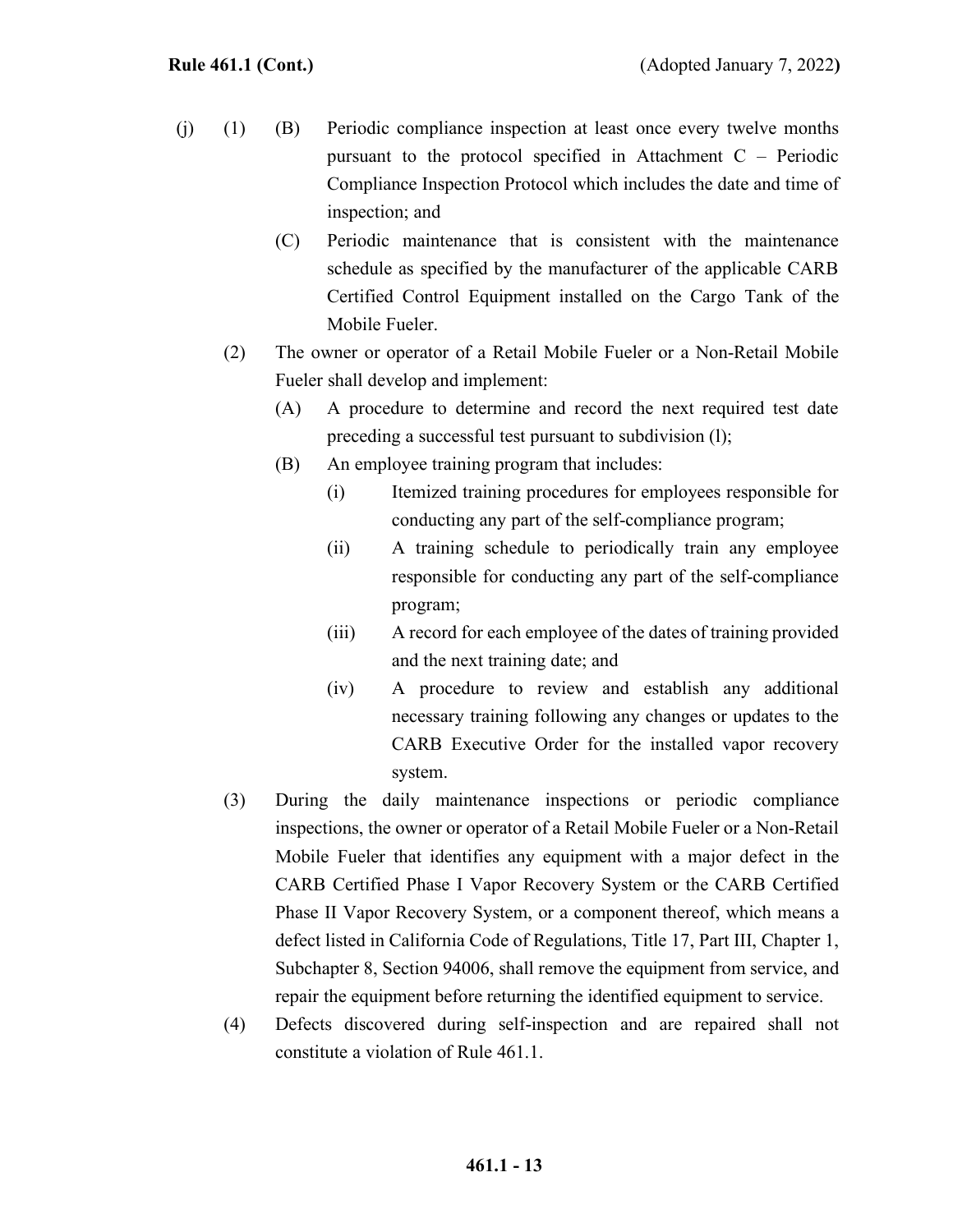- (k) Recordkeeping
	- (1) Operation and Maintenance (O&M) Manual The owner or operator of a Retail Mobile Fueler or a Non-Retail Mobile Fueler shall implement a maintenance program and document the program in an O&M manual for the CARB Certified Control Equipment that includes the following:
		- (A) Detailed instructions that ensure proper operation and maintenance of the installed CARB Certified Control Equipment and the associated components thereof in compliance with all applicable rules and regulations;
		- (B) Reference(s) to all manufacturer required maintenance cycles as delineated in the CARB Executive Order;
		- (C) All applicable CARB Executive Orders, approval letters, and South Coast AQMD permits to operate;
		- (D) The manufacturer's specifications and instructions for installation, operation, repair, and maintenance required pursuant to CARB Certification Procedure CP-201, and any additional instructions provided by the manufacturer;
		- (E) System and/or component testing requirements, including test schedules, and passing criteria for each of the standard tests listed under subparagraph  $(l)(1)(A)$ ; and
		- (F) Additional O&M instructions, if any, that are designed to ensure compliance with the applicable rules, regulations, CARB Executive Orders, and South Coast AQMD permit to operate conditions, including replacement schedules for failure or wear prone components.
	- (2) For each Dispensing Location, the owner or operator of a Retail Mobile Fueler shall maintain the following information:
		- (A) Name of the Dispensing Location;
		- (B) South Coast AQMD facility ID unless one has not been issued;
		- (C) Address(es) of the Dispensing Location;
		- (D) County of the Dispensing Location;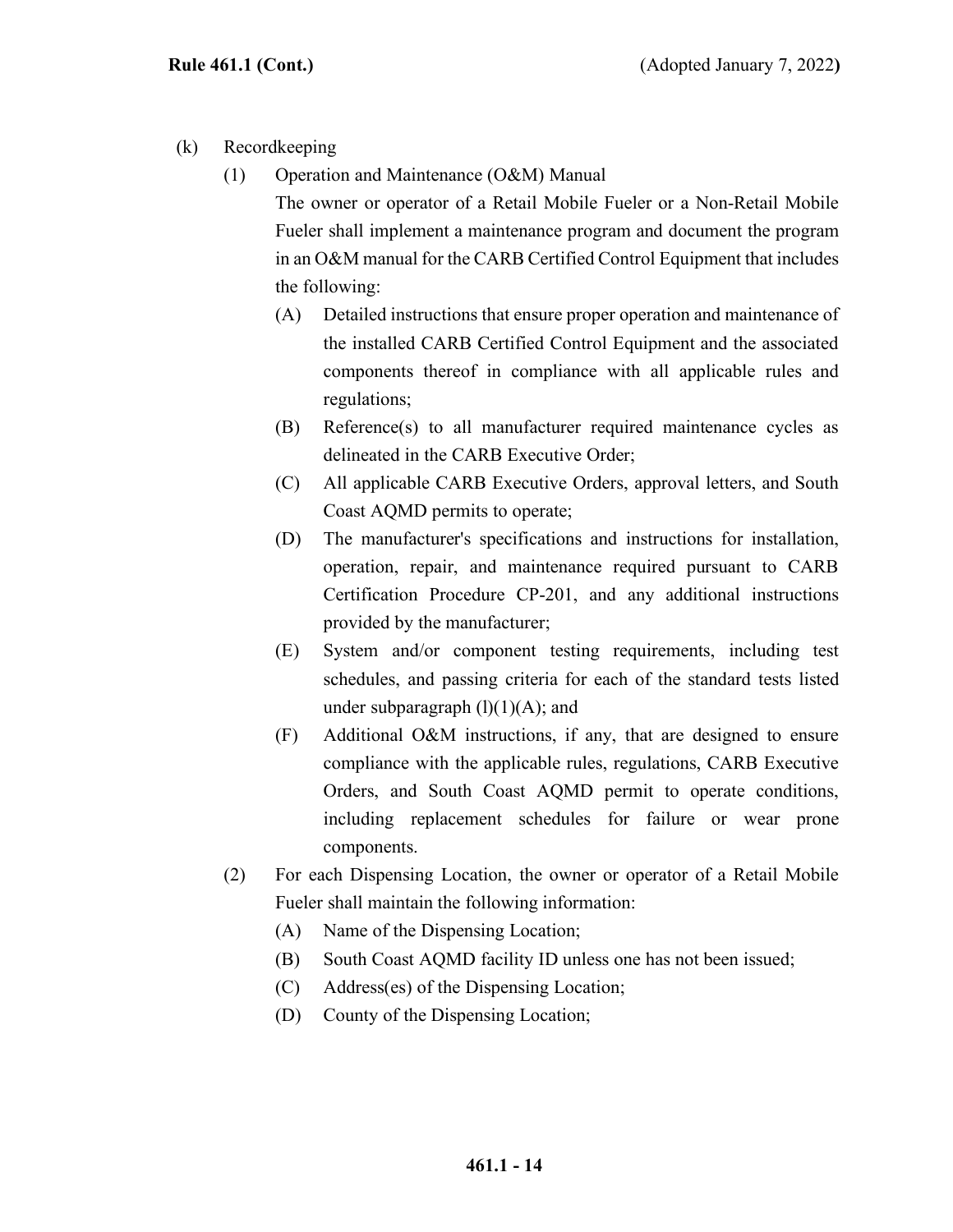- (k) (2) (E) Dispensing Location contact information for personnel that is authorized to grant South Coast AQMD staff access to the site to conduct inspections of the Mobile Fueler operations that includes the following:
	- (i) Name of the contact;
	- (ii) Title of the contact;
	- (iii) Telephone number for the contact; and
	- (iv) Email for the contact;
	- (F) Documentation from the owner or operator of the Dispensing Location that the mobile fueling company would be the only mobile fueling company operating a Retail Mobile Fueler at the Dispensing Location; and
	- (G) Documentation by the responsible fire department or fire authority to the owner or operator for either:
		- (i) The written approval to conduct Transfer or Dispensing Gasoline from a Retail Mobile Fueler at the specified Dispensing Location; or
		- (ii) The written statement that approval of the Transfer or Dispensing of Gasoline from a Retail Mobile Fueler is not required at the specified Dispensing Location.
	- (3) The owner or operator of a Retail Mobile Fueler or a Non-Retail Mobile Fueler with a throughput limit per Dispensing Location shall maintain records for each day for each Dispensing Location, of the applicable information specified in Table 1 – Dispensing Information.

| <b>Requirements</b> |                                                   | <b>Mobile Fueler Category</b> |                   |
|---------------------|---------------------------------------------------|-------------------------------|-------------------|
|                     |                                                   | Retail                        | <b>Non-Retail</b> |
| 1.1                 | Date of Dispensing                                | Yes                           | Yes               |
| 1.2                 | Start time of Dispensing at the Dispensing        | Yes                           | Yes               |
|                     | Location                                          |                               |                   |
| 1.3                 | End time of Dispensing at the Dispensing Location | Yes                           | Yes               |
| 1.4                 | South Coast AQMD permit to operate for the        | Yes                           | Yes               |
|                     | Mobile Fueler                                     |                               |                   |

#### **Table 1** – **Dispensing Information**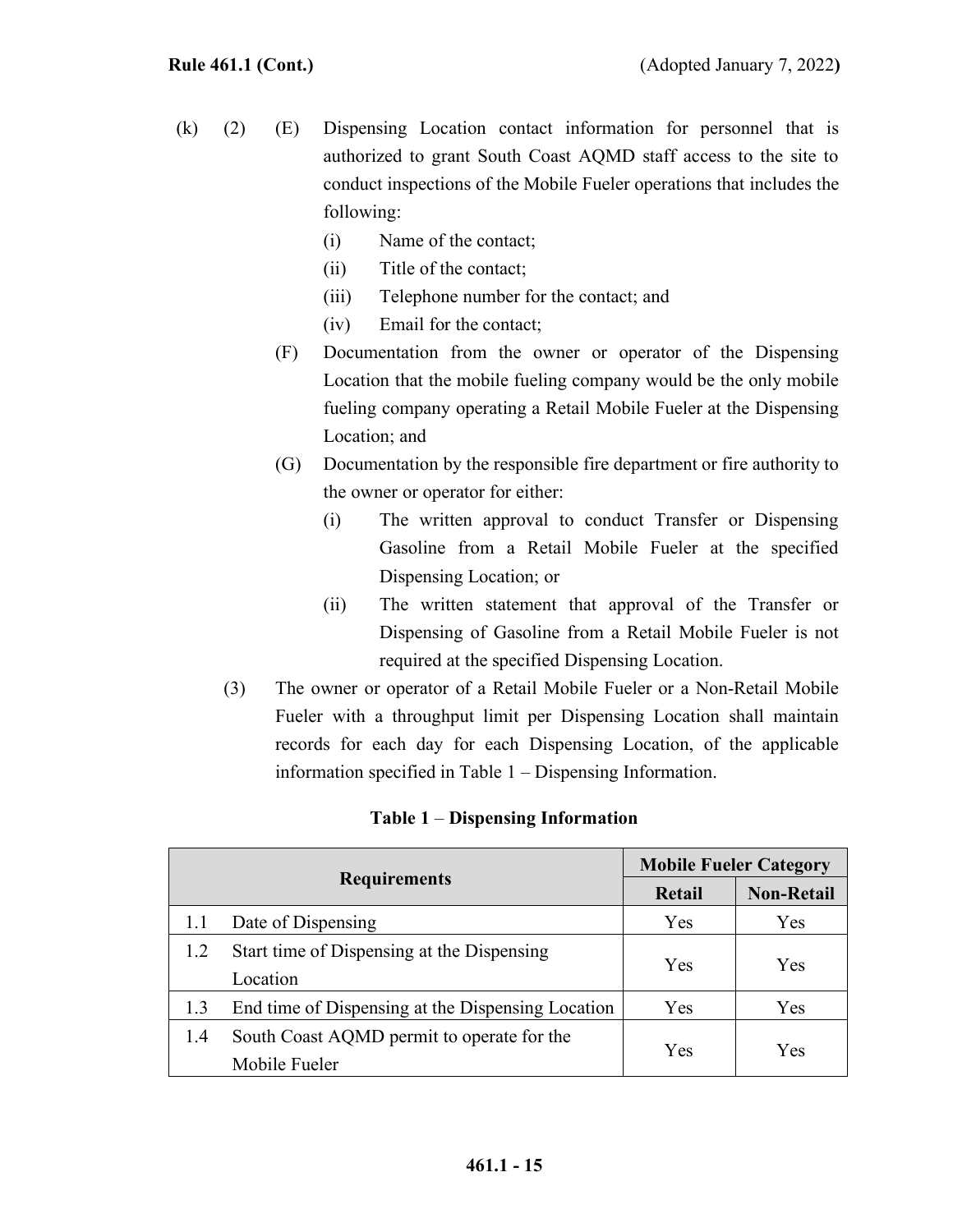| 1.5 | South Coast AQMD facility ID for the Dispensing  | Yes, if    | Yes, if    |
|-----|--------------------------------------------------|------------|------------|
|     | Location                                         | applicable | applicable |
| 1.6 | Name of the Dispensing Location                  | Yes        | Yes        |
| 1.7 | Address of the Dispensing Location               | Yes        | Yes        |
| 1.8 | County of the Dispensing Location                | Yes        | Yes        |
|     | Total gallons of each type of Gasoline Dispensed | Yes        | Yes        |

(k) (4) The owner or operator of a Retail Mobile Fueler or a Non-Retail Mobile Fueler shall maintain records of the information specified in Table 2 – Transfer Information for each Transfer of Gasoline.

| <b>Requirements</b> |                                                  | <b>Mobile Fueler Category</b> |                   |
|---------------------|--------------------------------------------------|-------------------------------|-------------------|
|                     |                                                  | <b>Retail</b>                 | <b>Non-Retail</b> |
| 2.1                 | Date of Transfer                                 | Yes                           | Yes               |
| 2.2                 | Start time of Transfer                           | Yes                           | Yes               |
| 2.3                 | South Coast AQMD permit to operate for Mobile    | Yes                           | Yes               |
|                     | Fueler                                           |                               |                   |
| 2.4                 | Identification of Cargo Tank Transferring the    | Yes                           | Yes               |
|                     | Gasoline and capacity in gallons                 |                               |                   |
| 2.5                 | Identification of compartment Transferring the   |                               |                   |
|                     | Gasoline and compartment capacity in gallons, if | Yes                           | Yes               |
|                     | applicable                                       |                               |                   |
| 2.6                 | Name of the Transfer Location                    | Yes                           | Yes               |
| 2.7                 | Address of the Transfer Location                 | Yes                           | Yes               |
| 2.8                 | South Coast AQMD facility ID for the Transfer    | Yes                           | Yes               |
|                     | Location                                         |                               |                   |
| 2.9                 | Type of Transfer (loading or unloading)          | Yes                           | Yes               |
| 2.10                | For each Transfer, the type of Gasoline, total   |                               |                   |
|                     | gallons of Gasoline Transferred into or out of   | Yes                           | Yes               |
|                     | each Cargo Tank or compartment                   |                               |                   |

# **Table 2** – **Transfer Information**

(5) The owner or operator of a Retail Mobile Fueler shall maintain the following: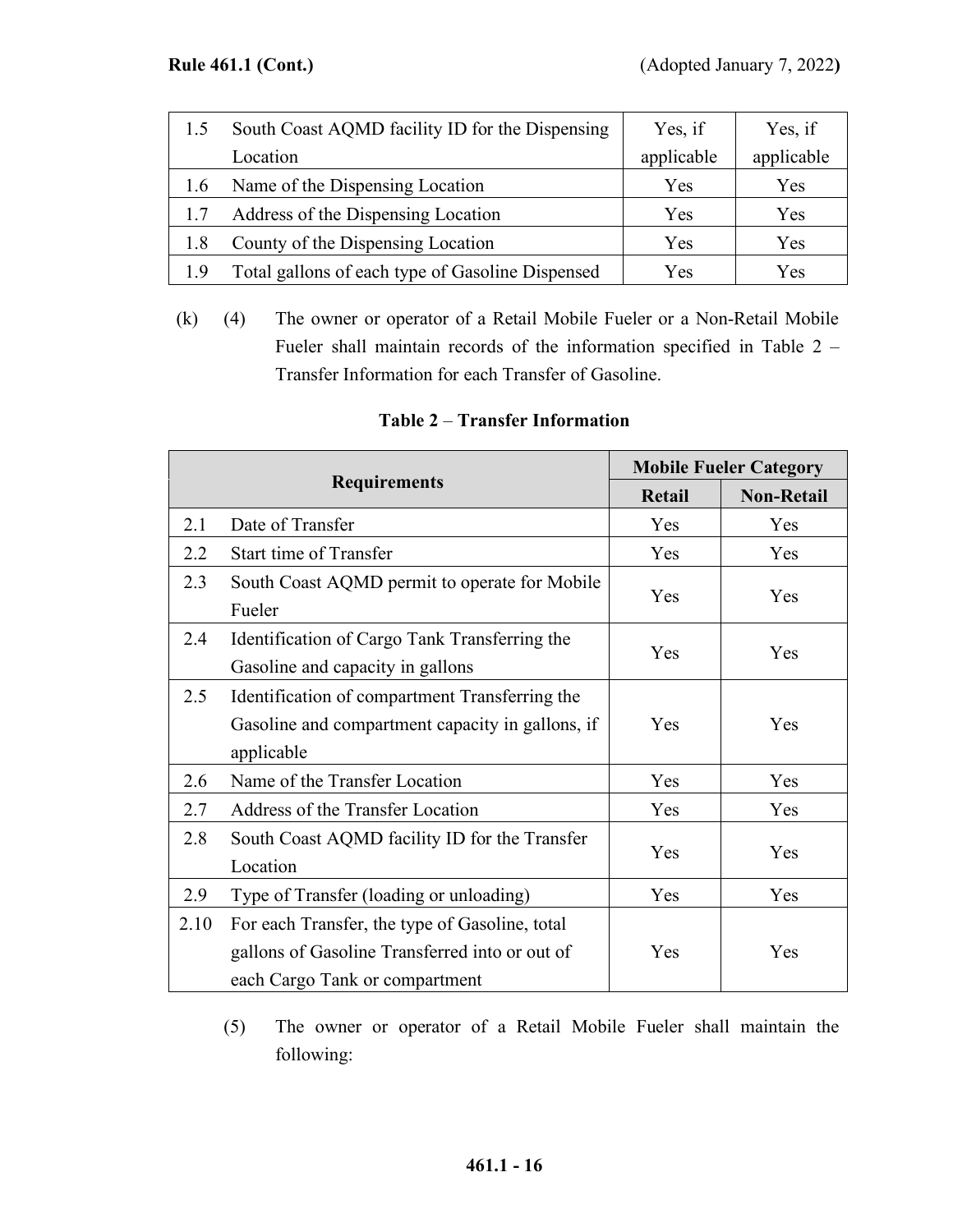- (k) (5) (A) Totalizer records indicating the totalizing meter reading at the start and end of each day for each Cargo Tank and, if applicable, each Cargo Tank compartment; and
	- (B) If the owner or operator of a Retail Mobile Fueler conducts inventory reconciliation, all reconciliation records of the amount Transferred into the Mobile Fueler and amount Dispensed out of the Mobile Fueler for each day inventory reconciliation occurs.
	- (6) On or before the  $20<sup>th</sup>$  of each calendar month, the owner or operator of a Retail Mobile Fueler or a Non-Retail Mobile Fueler with a throughput limit per Dispensing Location shall create a monthly Dispensing record for the previous calendar month that includes the information specified in Table 3 – Monthly Dispensing Record.

| <b>Requirements</b> |                                                  | <b>Mobile Fueler Category</b> |                   |
|---------------------|--------------------------------------------------|-------------------------------|-------------------|
|                     |                                                  | <b>Retail</b>                 | <b>Non-Retail</b> |
| 3.1                 | South Coast AQMD facility ID for the             | Yes, if                       | Yes, if           |
|                     | Dispensing Location                              | applicable                    | applicable        |
| 3.2                 | Name of the Dispensing Location                  | Yes                           | Yes               |
| 3.3                 | Address of the Dispensing Location               | Yes                           | Yes               |
| 3.4                 | County of the Dispensing Location                | Yes                           | Yes               |
| 3.5                 | Total gallons of each type of Gasoline Dispensed | Yes                           | Yes               |
|                     | at the Dispensing Location in the calendar month |                               |                   |
| 3.6                 | List of South Coast AQMD permit to operate       | Yes                           | Yes               |
|                     | numbers of all Mobile Fuelers that Dispensed     |                               |                   |
|                     | Gasoline at the Dispensing Location in the       |                               |                   |
|                     | calendar month                                   |                               |                   |
| 3.7                 | The most restrictive throughput limit of any     |                               |                   |
|                     | Mobile Fueler that operated at the Dispensing    | Yes                           | Yes               |
|                     | Location in the calendar month                   |                               |                   |

## **Table 3** – **Monthly Dispensing Record**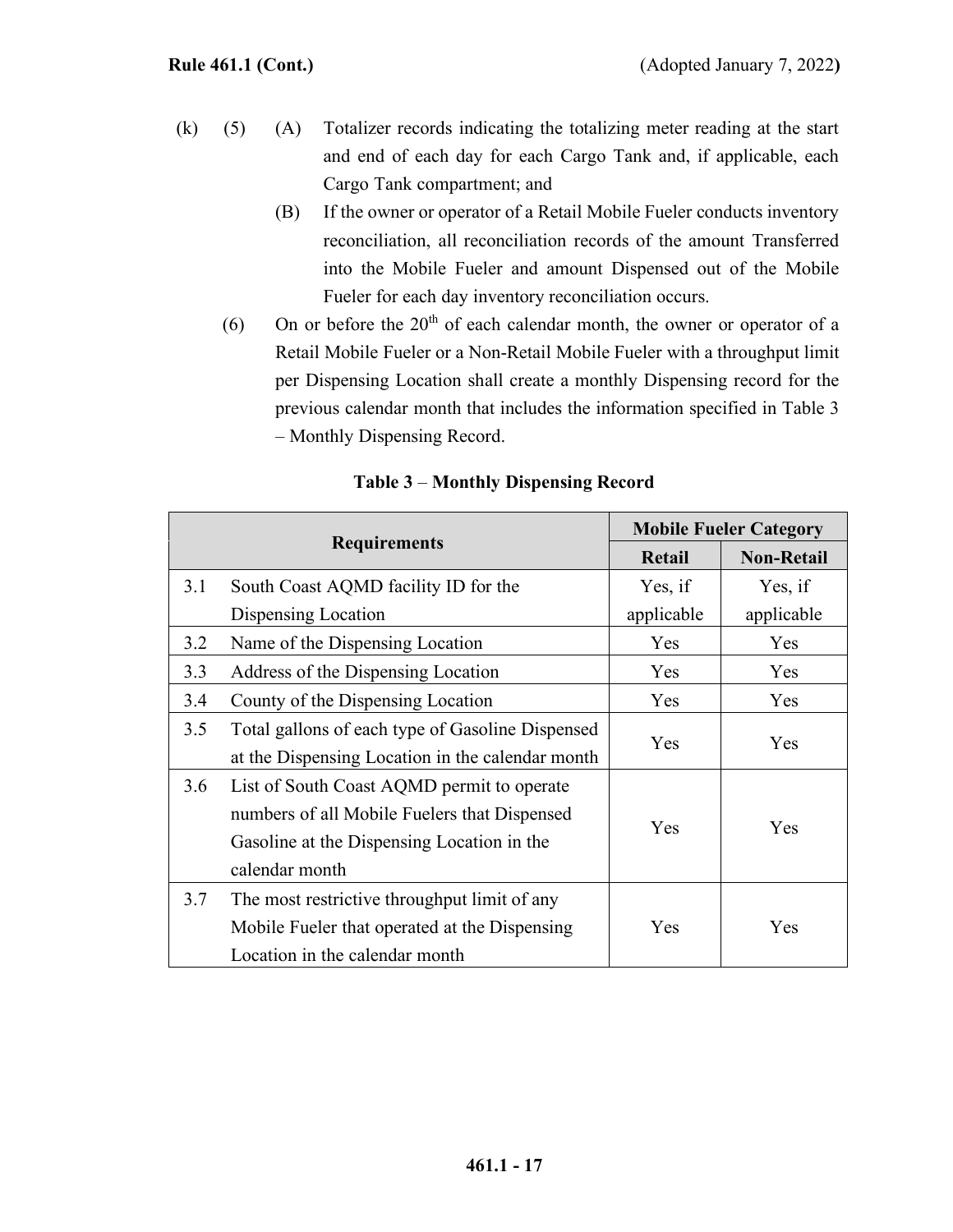- (k) (7) On or before the  $20<sup>th</sup>$  of each calendar month, the owner or operator of a Non-Retail Mobile Fueler without a throughput limit per Dispensing Location shall create a monthly Dispensing record for the previous calendar month that indicates the total gallons of Gasoline Dispensed during the month.
	- (8) On or before the  $20<sup>th</sup>$  of each calendar month, the owner or operator of a Retail Mobile Fueler complying with subparagraph  $(l)(2)(B)$  shall create a monthly Dispensing record for the previous calendar month that indicates the gallons of Gasoline Dispensed by the Mobile Fueler.
	- (9) The owner or operator of a Retail Mobile Fueler or a Non-Retail Mobile Fueler shall for each occurrence when Gasoline was dispensed on a public street maintain the following information:
		- (A) Type of Emergency or public infrastructure being maintained, if applicable;
		- (B) Date of Dispensing;
		- (C) Start time of Dispensing;
		- (D) End time of Dispensing;
		- (E) South Coast AQMD permit to operate for the Mobile Fueler;
		- (F) Nearest cross-streets of public street;
		- (G) County of public street;
		- (H) Total gallons of each type of Gasoline Dispensed;
		- (I) Contact information for responsible person of organization that had Gasoline Dispensed into a Motor Vehicle or equipment that includes the following:
			- (i) Name of contact;
			- (ii) Name of organization; and
			- (iii) Telephone number of the contact.
	- (10) General Permitted Mobile Fueler Records

The owner or operator of a Retail Mobile Fueler or a Non-Retail Mobile Fueler shall maintain the following:

- (A) Records of all components installed, defective components identified or repaired during self-compliance inspections;
- (B) Repair logs that include:
	- (i) Date and time of each repair;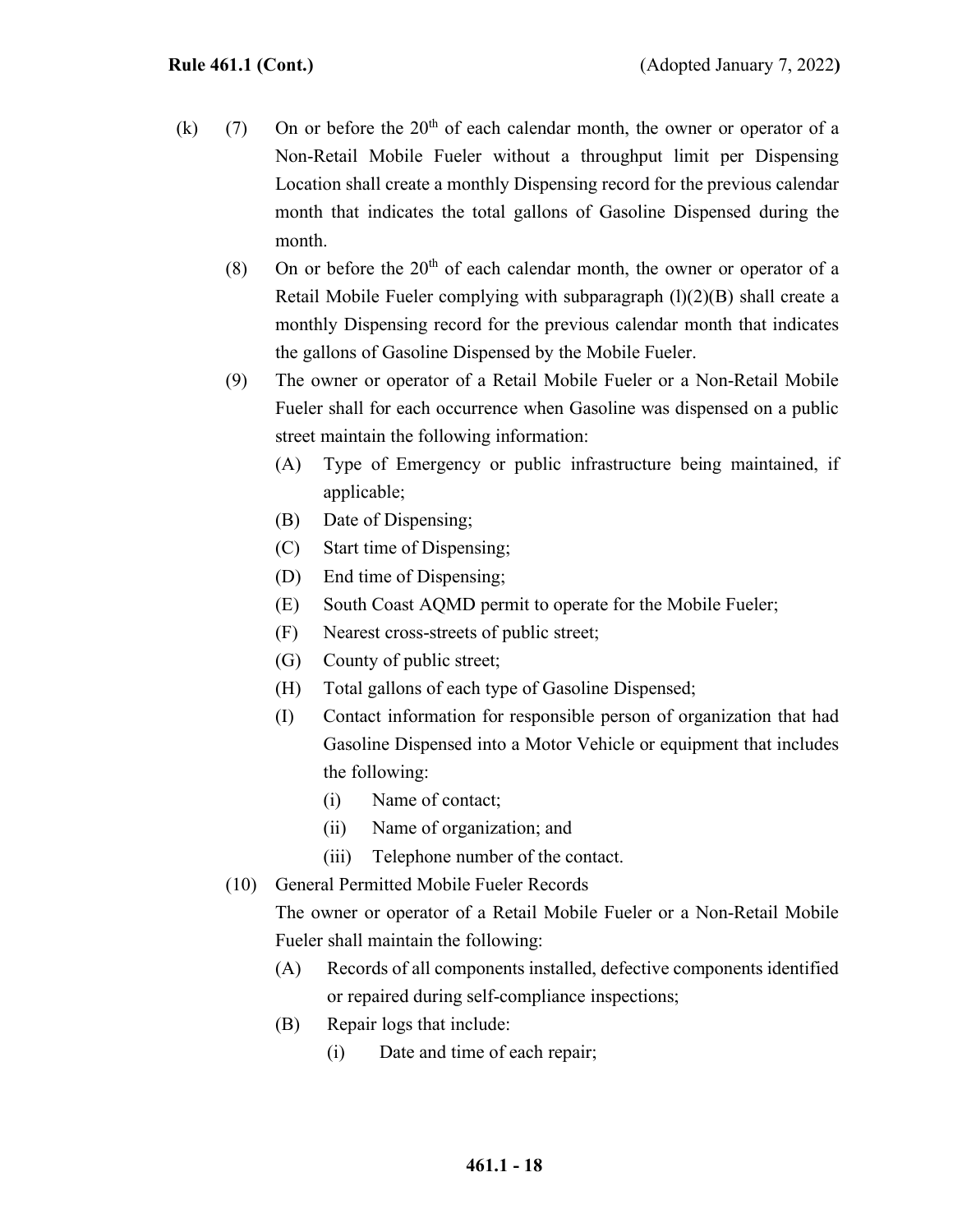- (k)  $(10)$   $(B)$   $(ii)$  The name of the person(s) who performed the repair, and, if applicable, the name, address and phone number of the person's employer;
	- (iii) Description of service performed;
	- (iv) Each component that was installed, repaired, serviced, or removed, including the required component identification information specified in clause  $(i)(5)(B)(i)$  through  $(i)(5)(B)(iv);$
	- (v) Each component that was installed as replacement, if applicable, including the required component identification information specified in clauses  $(i)(5)(B)(i)$  through  $(i)(5)(B)(iv)$ ; and
	- (vi) Receipts for parts used in the repair and, if applicable, work orders, which shall include the name and signature of the person responsible for performing the repairs;
	- (C) Test records required pursuant to subdivision (l) that includes the following for each test:
		- (i) Date and time of each test;
		- (ii) District confirmation number of notifications;
		- (iii) Name, affiliation, address, and phone number of the person(s) who performed the test;
		- (iv) Test data and calibration data for all equipment used;
		- (v) Date and time each test is completed and when the Mobile Fueler owner or operator is notified of the results. For a test that fails, a description of the reasons for the test failure shall also be included;
		- (vi) For a retest following a failed Performance or Reverification Test, description of repairs performed pursuant to subparagraph  $(1)(8)(B)$  and paragraph  $(1)(9)$ ; and
		- (vii) Copies of test reports in District approved format;
	- (D) Records of daily maintenance inspections required pursuant to subparagraph  $(i)(1)(A);$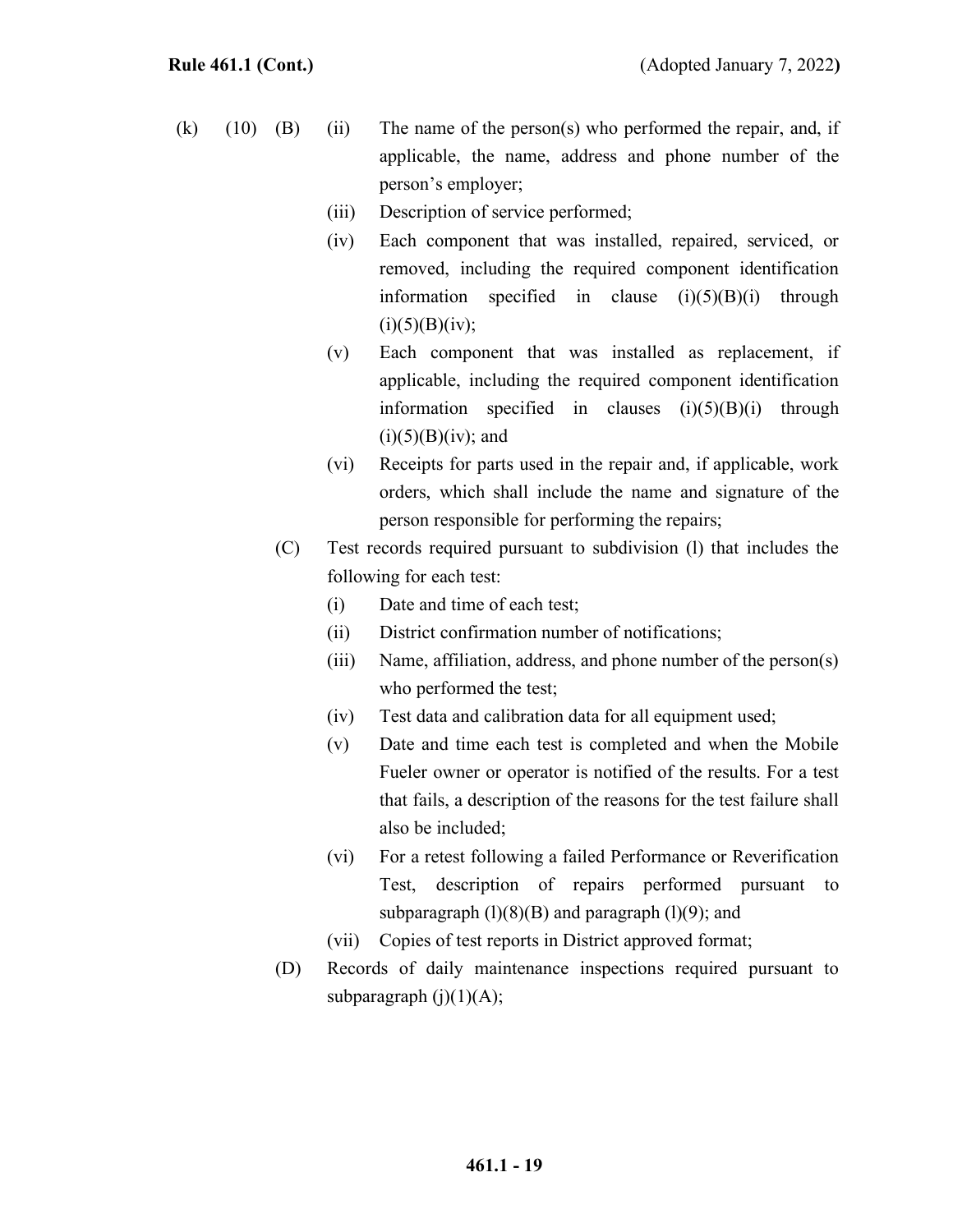- (k) (10) (E) On days the Mobile Fueler does not Transfer or Dispense Gasoline the records, in lieu of daily maintenance inspections required pursuant to subparagraph  $(j)(1)(A)$ , the owner or operator shall alternatively document that the Mobile Fueler did not operate on this date;
	- (F) Records of periodic compliance inspections required pursuant to subparagraph  $(j)(1)(B)$ ; and
	- (G) Records that demonstrate the Installer or Contractor that installed or altered the CARB Certified Control Equipment has successfully completed any applicable manufacturer training program and any applicable state certification program applicable to the CARB Certified Phase I and Phase II Vapor Recovery Systems and the associated components thereof as specified in paragraphs (i)(3) and  $(i)(4)$ .
	- (11) A person who performs the installation of components, self-compliance inspections, repairs or testing for any Mobile Fueler with a Cargo Tank equipped with CARB Certified Control Equipment shall provide to the owner or operator of a Mobile Fueler all records specified in subdivision (m), as applicable, by the end of each day when the service is provided.
	- (12) The owner or operator of a Retail Mobile Fueler or a Non-Retail Mobile Fueler shall retain all applicable records specified in paragraphs (k)(1) through (k)(11) for at least two years or, if the Mobile Fueler is permitted to operate at a Title V facility, five years.
	- (13) The owner or operator of a Retail Mobile Fueler or a Non-Retail Mobile Fueler shall provide all records upon request to the Executive Officer.
- (l) Testing
	- (1) The owner or operator of a Mobile Fueler with a Cargo Tank equipped with a CARB Certified Phase I Vapor Recovery System or a CARB Certified Phase II Vapor Recovery System for Dispensing shall:
		- (A) Conduct all required tests in accordance with the following test methods:
			- (i) The most recently CARB approved version of CARB test method;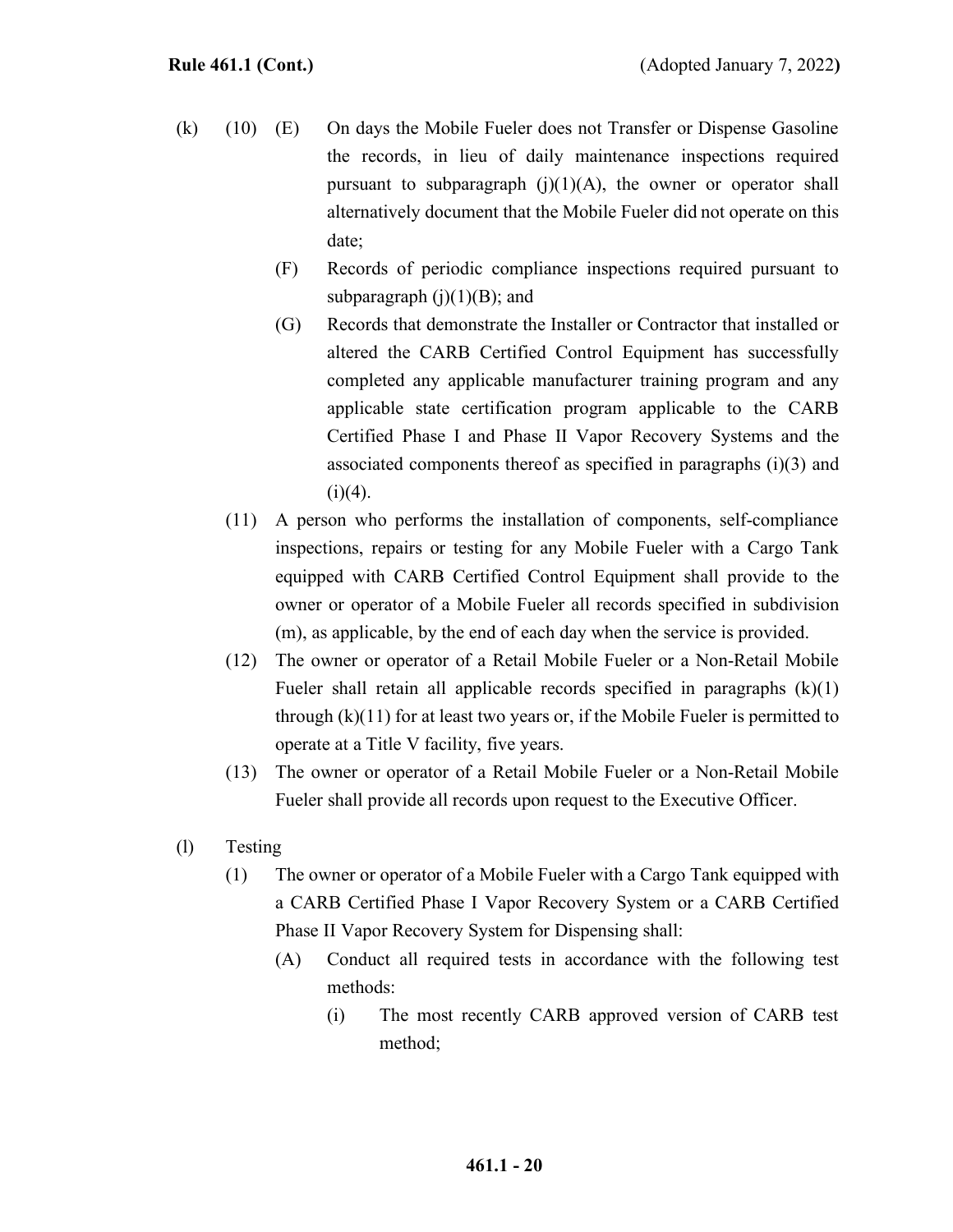- (l) (1) (A) (ii) Stated in the applicable CARB Executive Orders including the corresponding Installation, Operation, and Maintenance Manual test procedures; or
	- (iii) Any other test methods approved in writing by the U.S. EPA, CARB, or the South Coast AQMD;
	- (B) Conduct and pass the Performance Tests in accordance with test methods and any additional tests required by the applicable CARB Executive Order(s) including the corresponding CARB approved Installation, Operation, and Maintenance Manual and South Coast AQMD permits within 10 calendar days after initially Dispensing Gasoline from any Mobile Fueler that:
		- (i) Is new; or
		- (ii) Has undergone any of the following modifications:
			- (I) Removed or added a container of a Cargo Tank equipped with a CARB Certified Phase I Vapor Recovery System or a CARB Certified Phase II Vapor Recovery System for Dispensing; or
			- (II) Replaced equipment with different characteristics or descriptions from those specified on the existing permit to operate; and
	- (C) Conduct and successfully pass the Reverification Tests in accordance with the test methods, and any additional tests required by the applicable CARB Executive Orders including the corresponding CARB approved Installation, Operation, and Maintenance Manual or South Coast AQMD permits to operate.
	- (2) The owner or operator of a Retail Mobile Fueler with a Cargo Tank equipped with a CARB Certified Phase I Vapor Recovery System or CARB Certified Phase II Vapor Recovery System shall conduct Reverification Tests at a frequency no less than:
		- (A) Semiannually; or
		- (B) Annually, where the throughput for each month during the 12-month period preceding the required test is less than 100,000 gallons and throughput records are maintained pursuant paragraph  $(k)(8)$ .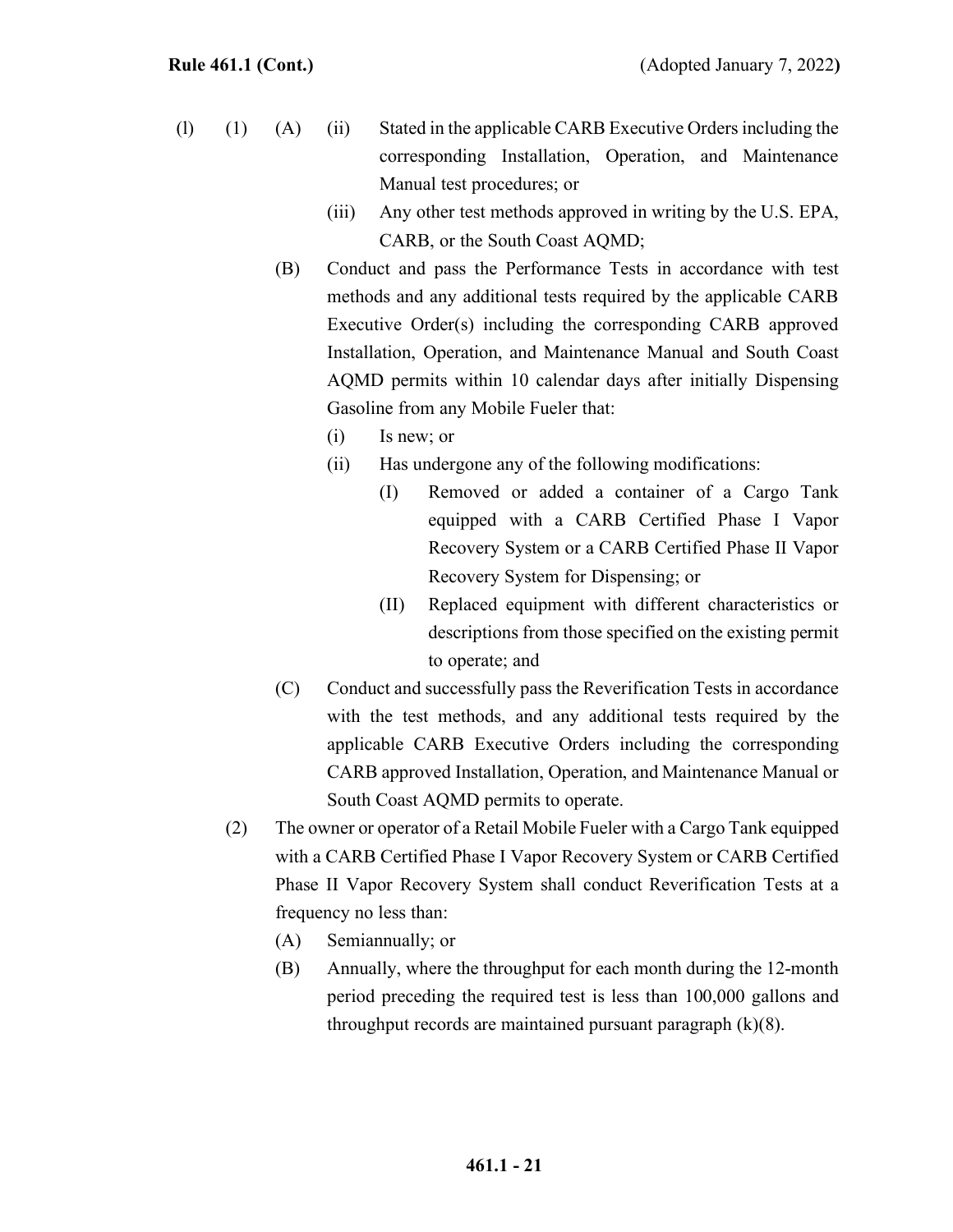- (l) (3) The owner or operator of a Non-Retail Mobile Fueler with a Cargo Tank equipped with a CARB Certified Phase I Vapor Recovery System or CARB Certified Phase II Vapor Recovery System shall complete the Reverification Tests annually.
	- (4) The owner or operator of a Mobile Fueler with a Cargo Tank equipped with a CARB certified Phase I Vapor Recovery System or CARB Certified Phase II Vapor Recovery System shall conduct subsequent Reverification Testing during the same calendar months when the most recent Performances Tests or Reverification Tests was conducted each year.
	- (5) Notwithstanding (l)(4), when a new Performance Test is required due to alteration of the Mobile Fueler equipped with CARB Certified Control Equipment, the owner or operator of a Mobile Fueler shall conduct subsequent Reverification Tests based on the new Reverification Testing month(s).
	- (6) In the event of a change of owner or operator, the new owner or operator of Mobile Fueler shall:
		- (A) Conduct the next Reverification Test within the same testing month as established by the previous owner or operator, if the previous Reverification Testing records are available; or
		- (B) Complete all the applicable Reverification Testing within 30 calendar days of the change of the owner or operator, if no prior Reverification Testing records are available.
	- (7) A person who conducts Performance or Reverification Tests shall:
		- (A) Conduct Performance or Reverification Tests in accordance with the applicable test methods listed in subdivision  $(l)(1)$  and other CARB testing procedures;
		- (B) Use calibrated equipment meeting the calibration range and calibration intervals specified by the manufacturer;
		- (C) Notify the South Coast AQMD electronically via a South Coast AQMD approved method and obtain a confirmation number at least three days prior to testing (at least one of the days shall be regular South Coast AQMD business days), except as specified in paragraph (l)(8) for failed Reverification Tests, as specified in subparagraph  $(l)(7)(D)$  for rescheduled tests, and may not be required for Reverification Tests performed after drive-offs pursuant to clause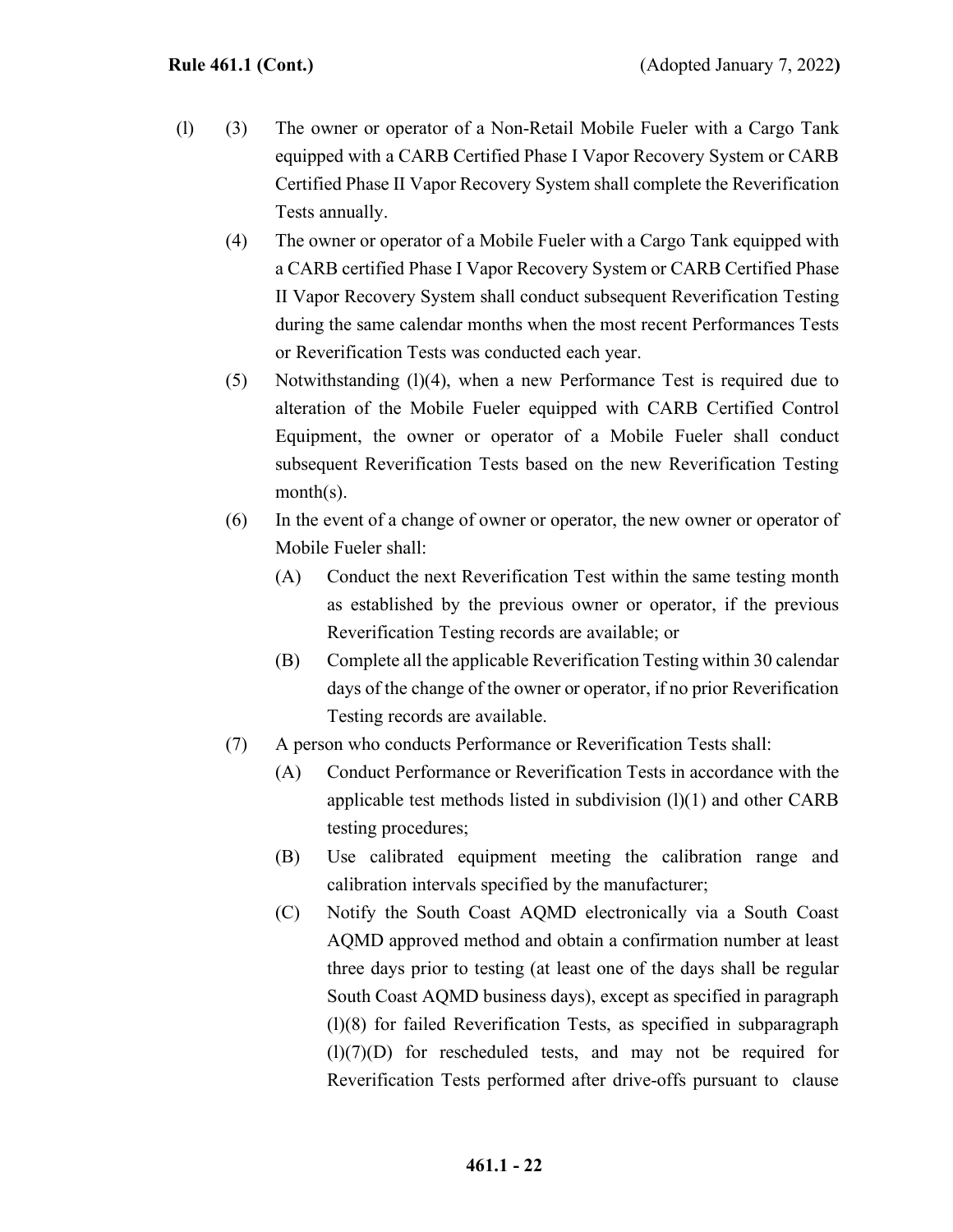$(i)(7)(A)(ii)$ , provided the person conducting the tests complies with all other applicable provisions of the rule;

- (l) (7) (D) In the event that a Performance or Reverification Test rescheduled pursuant to subparagraph  $(l)(7)(C)$  cannot be conducted at the scheduled date and time, the test may be rescheduled to a later date and time provided that the South Coast AQMD is notified electronically via a South Coast AQMD approved method or other South Coast AQMD approved methods at least 24 hours prior to the originally scheduled time;
	- (E) Conduct Performance and Reverification Tests between the hours of 7:00 a.m. and 8:00 p.m. Monday through Friday, unless the Executive Officer approves testing on a weekend day (Saturday or Sunday) based on Attachment D – Testing on a Weekend Day;
	- (F) Have successfully completed the South Coast AQMD's Tester Orientation class prior to conducting the Reverification Test;
	- (G) Have successfully completed the International Code Council (ICC) tester certifications (or equivalent state certifications) examination during the previous 24 calendar months;
	- (H) Cease conducting any Performance or Reverification Test after having been cited within any six-month period for at least two violations of subparagraphs  $(1)(7)(A)$  and  $(1)(7)(B)$  of this rule or CARB vapor recovery regulations in such a manner that the violations could have affected the accuracy of a Performance or Reverification Test and not resume testing until after successfully recompleting the South Coast AQMD's Tester Orientation class; and
	- (I) Cease conducting any Performance or Reverification Test after having been cited within any 12-month period for at least three violations of subparagraphs  $(l)(7)(A)$  and  $(l)(7)(B)$  of this rule or CARB vapor recovery regulations in such a manner that the violations could have affected the accuracy of a Performance or Reverification Test.
	- (8) Notwithstanding subparagraphs  $(l)(7)(C)$  and  $(l)(7)(D)$ , the owner or operator of Mobile Fueler equipped with a CARB Certified Phase I Vapor Recovery System or a CARB Certified Phase II Vapor Recovery System that has failed a Reverification Test or portions thereof may retest the Mobile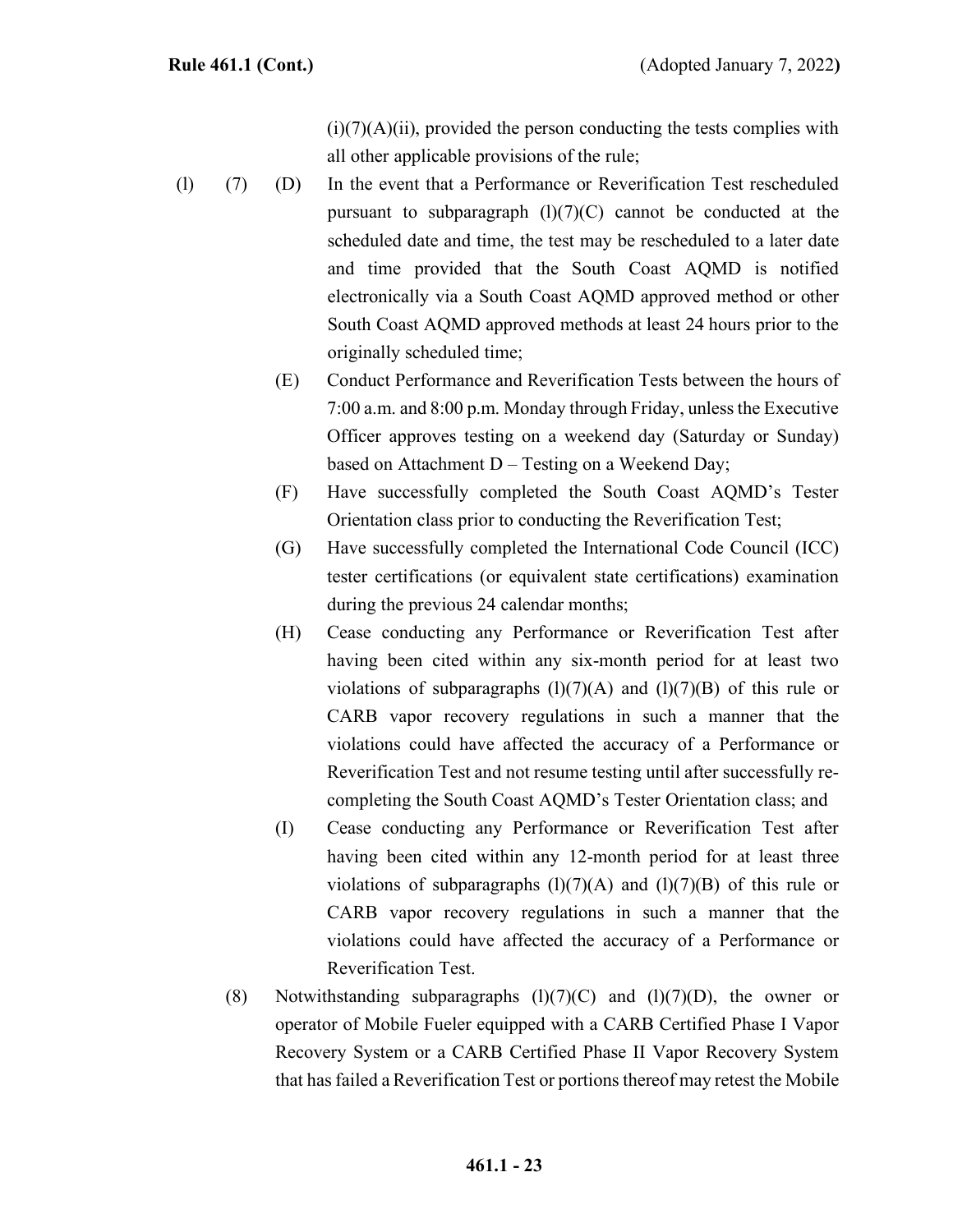Fueler prior to resuming operation provided that the person conducting the tests has complied with one of the following:

- (l) (8) (A) Notify the South Coast AQMD electronically via a South Coast AQMD approved method and obtain a confirmation number at least 12 hours prior to retesting (at least six of the hours shall be regular South Coast AQMD business hours); or
	- (B) When all necessary repairs are performed during the same day the Mobile Fueler has failed any of the applicable Reverification Tests, the owner or operator may retest the Mobile Fueler on the same day without renotification, provided that the reasons for the test failure and any repairs performed are properly documented in the repair logs pursuant to subparagraph  $(k)(10)(B)$  and the records of tests pursuant to subparagraph  $(k)(10)(C)$ .
	- (9) The owner or operator of a Mobile Fueler with a Cargo Tank equipped with CARB Certified Control Equipment shall not operate the Mobile Fueler unless:
		- (A) It has successfully passed the applicable Performance or Reverification Tests; or
		- (B) The test failure is due to Dispensing equipment and associated equipment that can be shut down and isolated from the Mobile Fueler provided that:
			- (i) Test results demonstrate that the remaining equipment is in good operating condition; and
			- (ii) Test results and the method of isolating the defective equipment have been documented in the test reports maintained pursuant to subparagraph  $(k)(10)(C)$  and submitted to the South Coast AQMD pursuant to paragraph (m)(4) and paragraph  $(m)(5)$ .
- (m) Reporting
	- (1) After July 1, 2022, the owner or operator of a Retail Mobile Fueler shall electronically submit the applicable records required by paragraph (k)(2) for the Dispensing Location to the Executive Officer, using a format approved by the Executive Officer: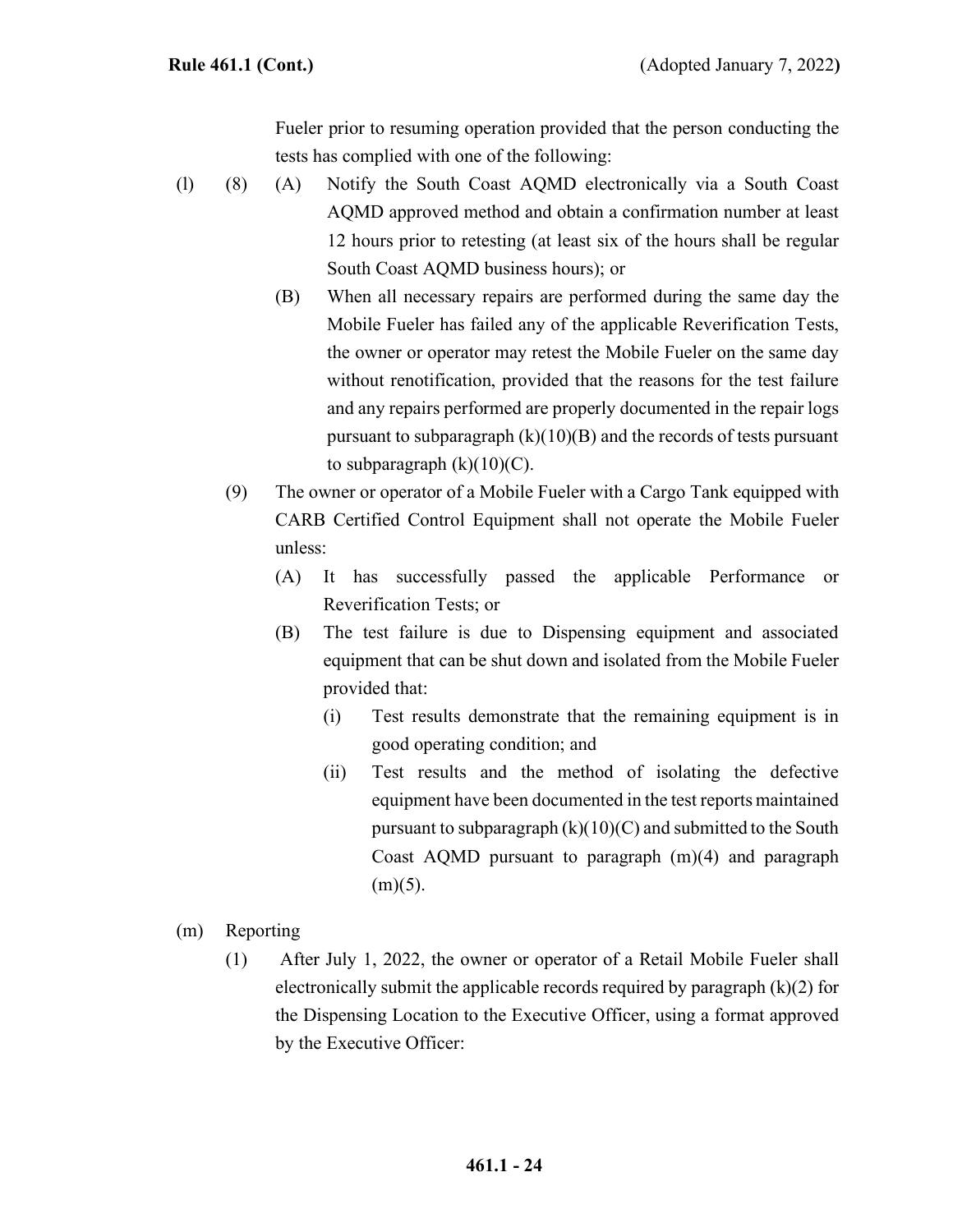- (m) (1) (A) No less than 48 hours prior to Dispensing at a Dispensing Location where a record required by paragraph  $(k)(2)$  has not been submitted for the Dispensing Location; and
	- (B) No less than 48 hours prior to Dispensing at the Dispensing Location where a different mobile fueling company Dispensed Gasoline during a prior calendar month.
	- (2) No later than 48 hours after Dispensing Gasoline on a public street into a Motor Vehicle or equipment that was responding to an Emergency or maintaining public infrastructure, the owner or operator of a Retail Mobile Fueler or a Non-Retail Mobile Fueler shall electronically submit the information pursuant to paragraph  $(k)(9)$  to the Executive Officer.
	- (3) On or before March 1st, the owner or operator of a Retail Mobile Fueler or a Non-Retail Mobile Fueler shall provide the monthly Gasoline Dispensing records required by paragraph  $(k)(6)$  through  $(k)(8)$ , as applicable, for the previous calendar year to the Executive Officer in an approved format.
	- (4) A person who conducts Performance or Reverification Tests shall submit a copy of the PASS/FAIL test results, showing a summary of the overall results of each test, electronically in a South Coast AQMD approved format to the Executive Officer within 72 hours after each test is conducted.
	- (5) A person who conducts Performance or Reverification Tests shall submit the final test report demonstrating compliance within 14 calendar days of the date when all tests were passed that includes all the required records of all tests performed, test data, current South Coast AQMD facility ID number of the Mobile Fueler being tested, the equipment permit to operate or application number, the South Coast AQMD ID number of the company performing the tests, a statement whether the system or component tested meets the required standards, and the name, South Coast AQMD tester ID number and signature of the person responsible for conducting the tests.
- (n) Exemptions
	- (1) The provisions of this rule shall not apply to the Transfer of Gasoline into testing equipment used to verify the efficiency of the vapor recovery system by CARB or the South Coast AQMD or testing Contractors, the accuracy of the Gasoline Dispensing equipment by the Department of Weight and Measures, and the fire safety standards by the Fire Department.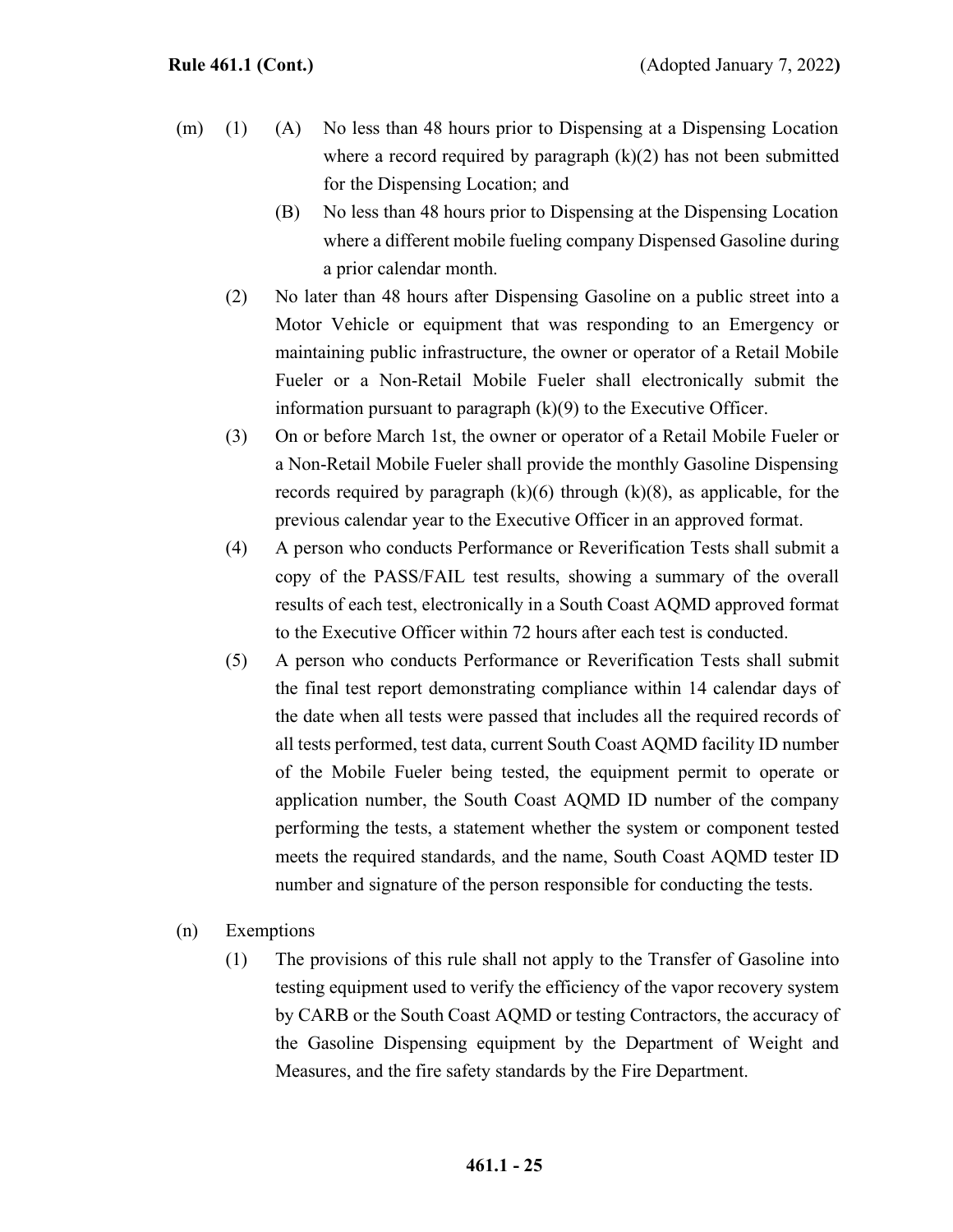- (n) (2) The requirements of paragraph  $(d)(2)$  shall not apply to the fueling of Tournament of Roses parade floats.
	- (3) Until July 1, 2022, the CARB Certified Phase I Vapor Recovery System requirements of paragraph  $(d)(1)$ , subdivision  $(i)$ , subdivision  $(k)$ , and subdivision (m) shall not apply to the following Mobile Fuelers provided the Mobile Fueler is not equipped with a CARB Certified Phase I Vapor Recovery System:
		- (A) Retail Mobile Fueler with a Cumulative Capacity greater than 10 gallons and less than 251 gallons and no individual Cargo Tank is greater than 120 gallons that Dispenses into Motor Vehicles;
		- (B) Non-Retail Mobile Fueler with a Cumulative Capacity greater than 120 gallons and less than 251 gallons and no individual Cargo Tank is greater than 120 gallons that Dispenses into Motor Vehicles; or
		- (C) Non-Retail Mobile Fueler or a Retail Mobile Fueler that does not Dispense into Motor Vehicles.
	- (4) Until July 1, 2022, the CARB Certified Phase II Vapor Recovery System requirements of paragraph  $(d)(2)$ , subdivision  $(i)$ , subdivision  $(k)$ , and subdivision (m) shall not apply to the following Mobile Fuelers provided the Mobile Fueler is not equipped with a CARB Certified Phase II Vapor Recovery System:
		- (A) Retail Mobile Fueler with a Cumulative Capacity greater than 10 gallons and less than 251 gallons and no individual Cargo Tank is greater than 120 gallons that Dispenses into Motor Vehicles; or
		- (B) Non-Retail Mobile Fueler with a Cumulative Capacity greater than 120 gallons and less than 251 gallons and no individual Cargo Tank is greater than 120 gallons that Dispenses into Motor Vehicles.
	- (5) Until July 1, 2022, subdivision (g) shall not apply to a Retail Mobile Fueler or Non-Retail Mobile Fueler operating at a Dispensing Location.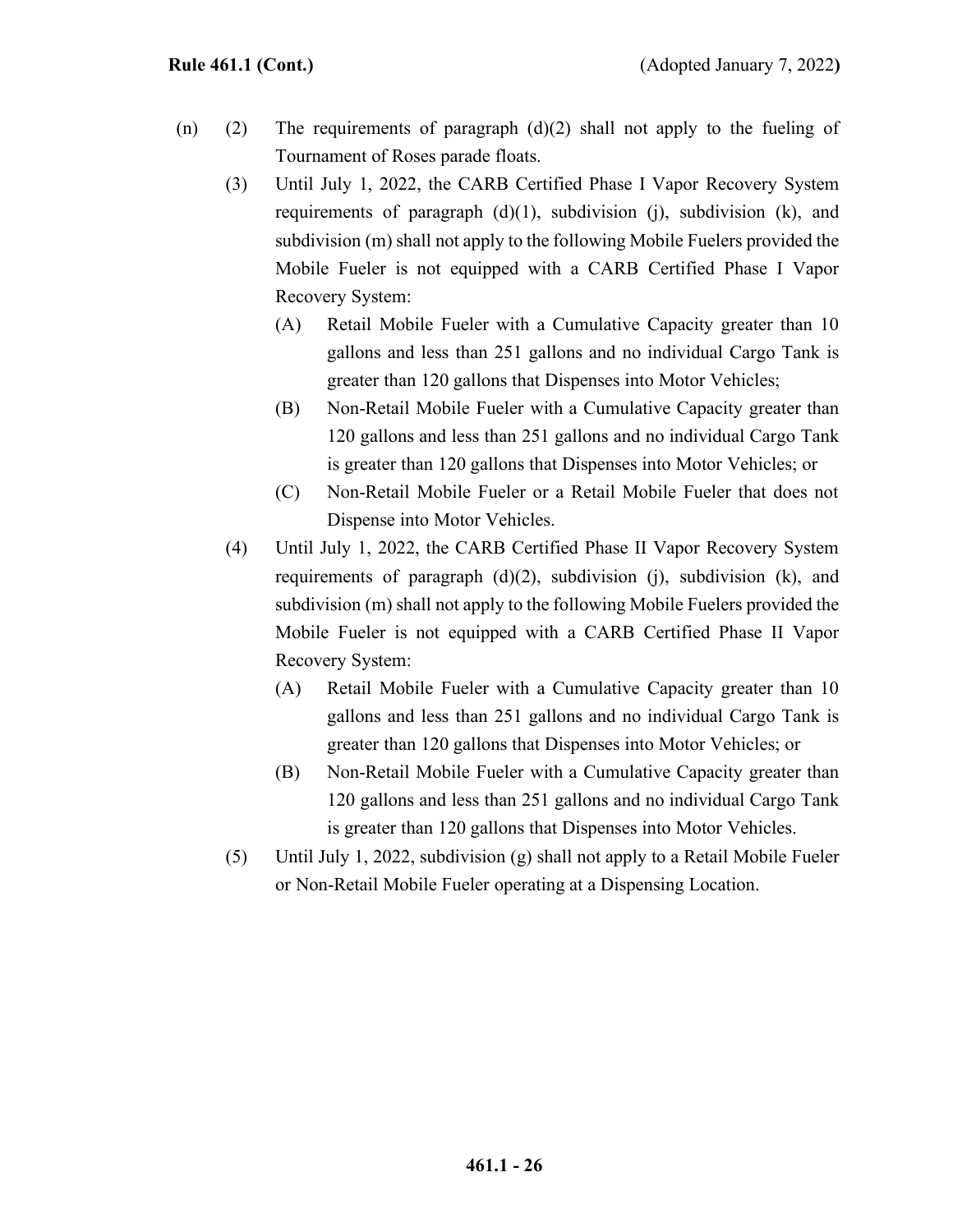# **ATTACHMENT A**

# **OUT OF ORDER PROTOCOL**

# **(A-1) OUT OF ORDER PROTOCOL1**

The owner or operator of a Mobile Fueler shall not remove a South Coast AQMD "Out of Order" tag from non-compliant equipment, not allow the use of the non-compliant equipment, not provide for use the non-compliant equipment, or not operate the non-compliment equipment, unless:

- (1.1) The non-compliant equipment has been repaired, replaced, or adjusted, as necessary;
- (1.2) The Executive Officer was notified of the repair, replacement, or adjustment; and
- (1.3) If the Executive Officer has determined the non-compliant equipment requires a reinspection prior to resuming operation, the Executive Officer has re-inspected the non-compliant equipment.

<sup>1</sup> The Attachment A – Out of Order Protocol shall not apply to the Motor Vehicle of the mobile fueler.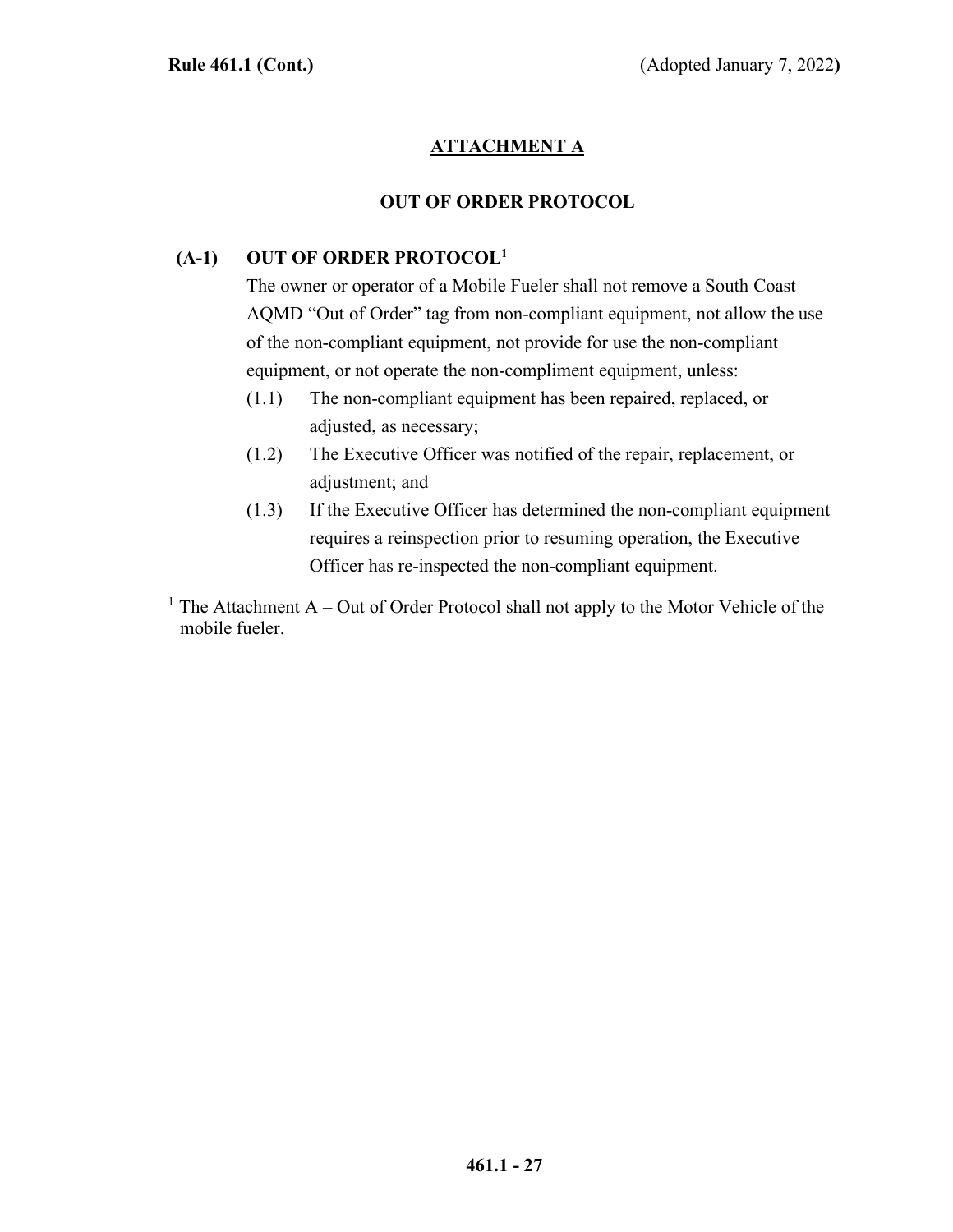# **ATTACHMENT B**

# **DAILY MAINTENANCE INSPECTION PROTOCOL**

Each day the Mobile Fueler Transfers or Dispenses Gasoline conduct the following:

#### **(B-1) GENERAL INFORMATION**

The owner or operator of a Retail Mobile Fueler or a Non-Retail Mobile Fueler shall document the following in the daily maintenance inspections:

- (1.1) Facility name;
- (1.2) South Coast AQMD facility ID; and
- (1.3) South Coast AQMD permit number for mobile fueler.

## **(B-2) PHASE I VAPOR RECOVERY SYSTEM INSPECTION**

The owner or operator of a Retail Mobile Fueler or a Non-Retail Mobile Fueler shall at minimum verify the following during the daily maintenance inspections:

- (2.1) The Spill Box is clean and does not contain gasoline;
- (2.2) The fill caps and vapor dust caps, and associated gaskets, are not missing, damaged, or loose;
- (2.3) If applicable:
	- (a) The Dry Break (poppet valve) is not missing or damaged;
	- (b) Note if liquid is visible in vapor return line drop out sight gauge; and
	- (c) Cargo Tank pressure.

#### **(B-3) PHASE II VAPOR RECOVERY SYSTEM INSPECTION**

The owner or operator of a Retail Mobile Fueler or a Non-Retail Mobile Fueler that is equipped with a CARB Certified Phase II Vapor Recovery System shall at a minimum verify the following during the daily maintenance inspections:

- (3.1) The following nozzle components are in place and in good condition, as specified in CARB Executive Orders:
	- (a) Nozzle spout (proper diameter/vapor collection holes);
	- (b) Faceplate;
	- (c) Bellows;
	- (d) Latching device spring;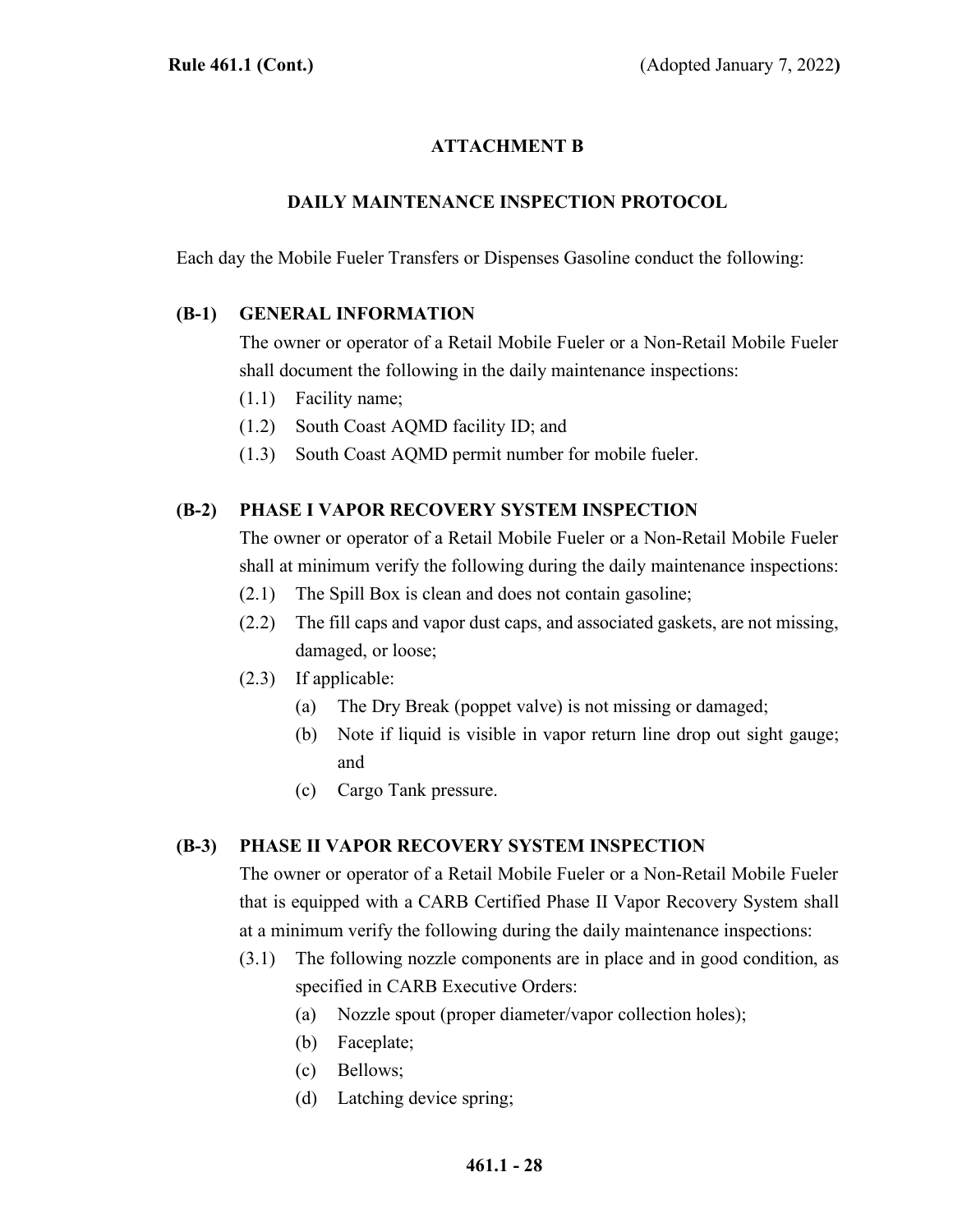#### **ATTACHMENT B - CONTINUED**

- (B-3) (3.1) (e) Vapor Check Valve;
	- (f) Insertion Interlock Mechanism;
	- (g) Automatic shut-off mechanism; and
	- (h) Hold open latch;
	- (3.2) The hoses are not torn, punctured, flattened, or crimped and in good condition, as specified in CARB Executive Orders;
	- (3.3) If applicable:
		- (a) Vapor return line vacuum (inches water column); and
		- (b) Gasoline supply pressure (pounds per square inch gauge); and
	- (3.4) Required signage is clearly displayed.

#### **(B-4) RECORDS OF DEFECTIVE COMPONENTS**

The owner or operator of a Retail Mobile Fueler or a Non-Retail Mobile Fueler shall at maintain records of defective components during the daily maintenance inspections.

#### **(B-5) MAINTENANCE ACTIVITY**

The owner or operator of a Retail Mobile Fueler or a Non-Retail Mobile Fueler that is equipped with a CARB Certified Phase I Vapor Recovery System or Phase II Vapor Recovery System shall maintain records of the following during the daily maintenance inspections

- (5.1) Date maintenance Contractor was contacted;
- (5.2) Time maintenance Contractor was contacted;
- (5.3) Method of contact;
- (5.4) Date of maintenance;
- (5.5) Time of maintenance;
- (5.6) Maintenance Contractor name;
- (5.7) Maintenance Contractor telephone number;
- (5.8) Totaling meter reading on date maintenance was performed;
- (5.9) List of tests conducted;
- (5.10) Test results; and
- (5.11) List of components Repaired or replaced.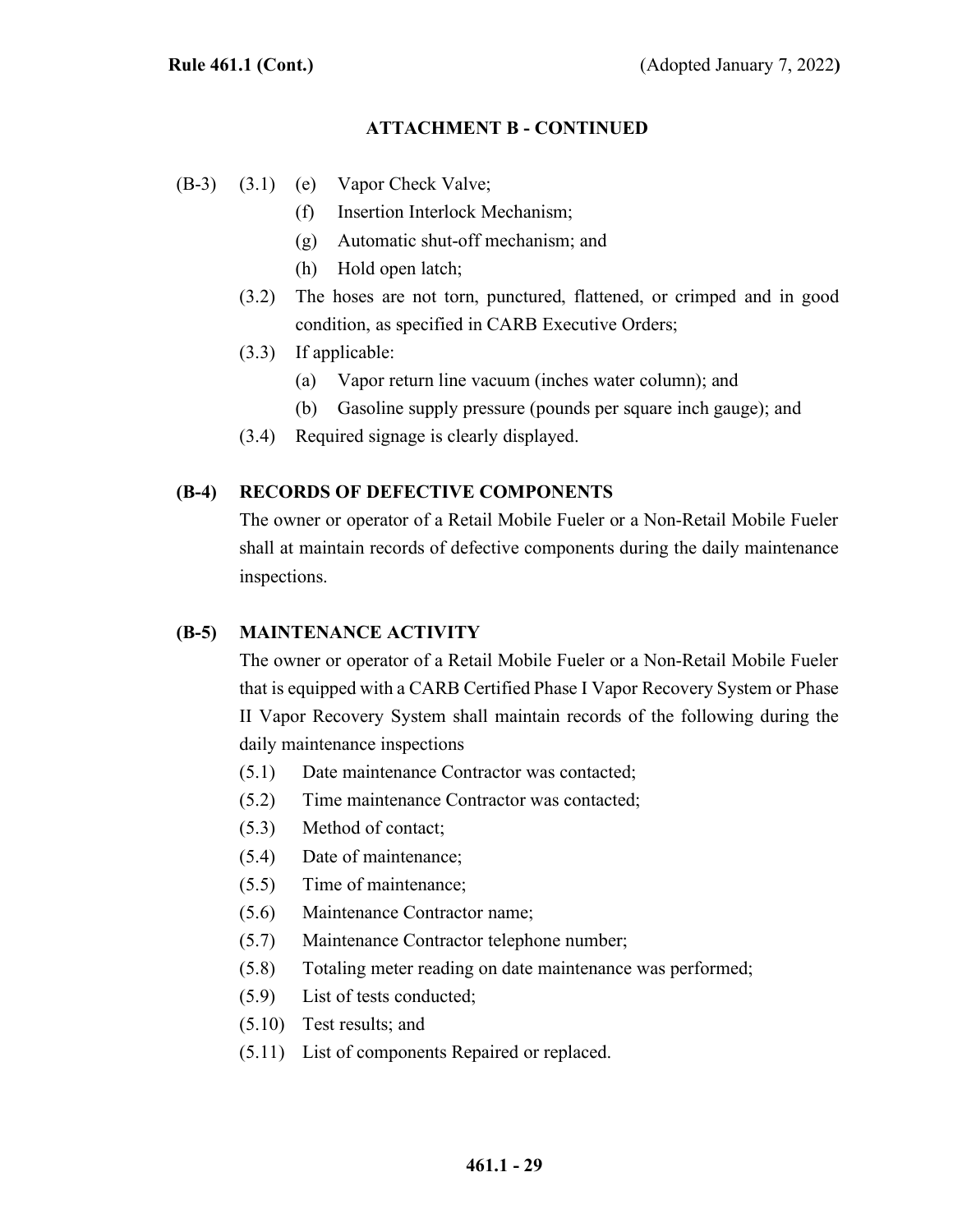# **ATTACHMENT C**

# **PERIODIC COMPLIANCE INSPECTION PROTOCOL**

## **(C-1) GENERAL INFORMATION**

The owner or operator of a Retail Mobile Fueler or a Non-Retail Mobile Fueler shall document the following in the periodic compliance inspections:

- (1.1) Facility name;
- (1.2) South Coast AQMD facility ID; and
- (1.3) South Coast AQMD permit number for mobile fueler.

# **(C-2) GENERAL INSPECTION**

The owner or operator of a Retail Mobile Fueler or a Non-Retail Mobile Fueler shall at minimum verify the following during the periodic compliance inspections:

- (2.1) The South Coast AQMD permit is current;
- (2.2) The description in the South Coast AQMD permit to operate accurately describes the equipment;
- (2.3) Compliance with all permit conditions; and
- (2.4) The required signage is properly posted and contains all the necessary information.

# **(C-3) PHASE I VAPOR RECOVERY SYSTEM INSPECTION**

The owner or operator of a Retail Mobile Fueler or a Non-Retail Mobile Fueler shall at minimum verify the following during the daily maintenance inspections:

- (3.1) The Spill Box is clean and does not contain gasoline;
- (3.2) The fill caps are not missing, damaged, or loose;
- (3.3) If applicable:
	- (a) The Dry Break (poppet valve) is not missing or damaged;
	- (b) Note if liquid is visible in vapor return line drop out sight gauge; and
	- (c) Cargo tank pressure.
- (3.4) The Phase I Vapor Recovery System complies with required CARB certification and is properly installed; and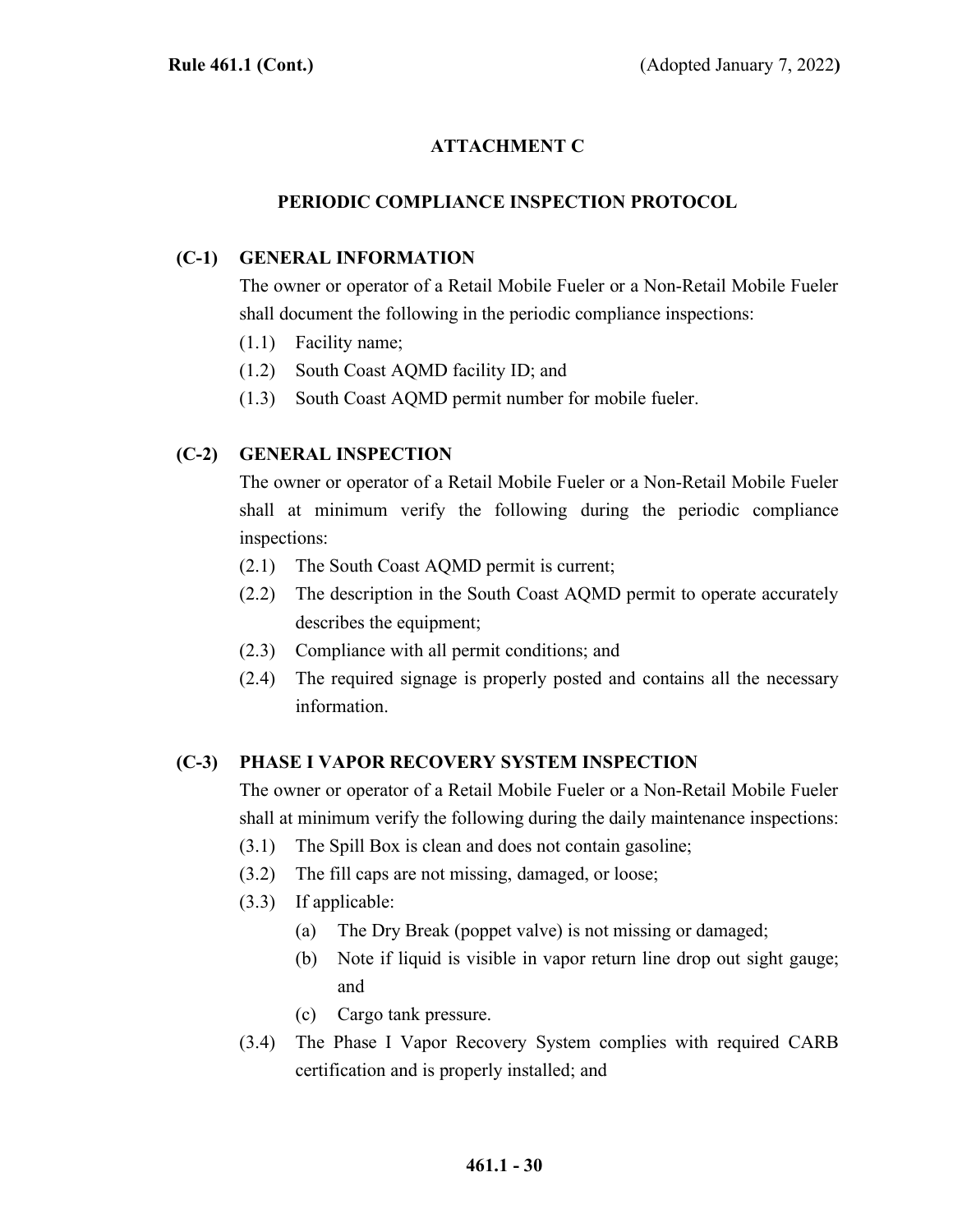# **ATTACHMENT C – CONTINUED**

(C-3) (3.5) The Spill Box complies with required CARB certification and is properly installed.

#### **(C-4) PHASE II VAPOR RECOVERY SYSTEM INSPECTION**

The owner or operator of a Retail Mobile Fueler or a Non-Retail Mobile Fueler that is equipped with a CARB certified Phase II Vapor Recovery System shall at a minimum verify the following during the daily maintenance inspections:

- (4.1) Each nozzle is the current CARB-Certified model;
- (4.2) Each nozzle is installed in accordance with the applicable CARB Executive Orders;
- (4.3) The following nozzle components are in place and in good condition, as specified in CARB Executive Orders or California Code of Regulations, Title 17, Part III, Chapter 1, subchapter 8, section 94006 or Health and Safety Code Section 41960.2 (e):
	- (a) Nozzle spout (proper diameter/vapor collection holes);
	- (b) Faceplate;
	- (c) Bellows;
	- (d) Latching device spring;
	- (e) Vapor Check Valve;
	- (f) Insertion Interlock Mechanism;
	- (g) Automatic shut-off mechanism; and
	- (h) Hold open latch;
- (4.4) The hoses are not torn, punctured, flattened, or crimped and in good condition, as specified in CARB Executive Orders;
- (4.5) The vapor recovery hoses are the required size and length;
- (4.6) The vapor recovery nozzles are equipped with required hoses;
- (4.7) The bellows-equipped vapor recovery nozzles are equipped with CARB Certified Insertion Interlock Mechanisms;
- (4.8) If required, the flow limiter is not missing and is installed properly;
- (4.9) The swivels are not missing, defective, or leaking, and the Dispenserend swivels, if applicable, are Fire-Marshall approved with 90-degree stops;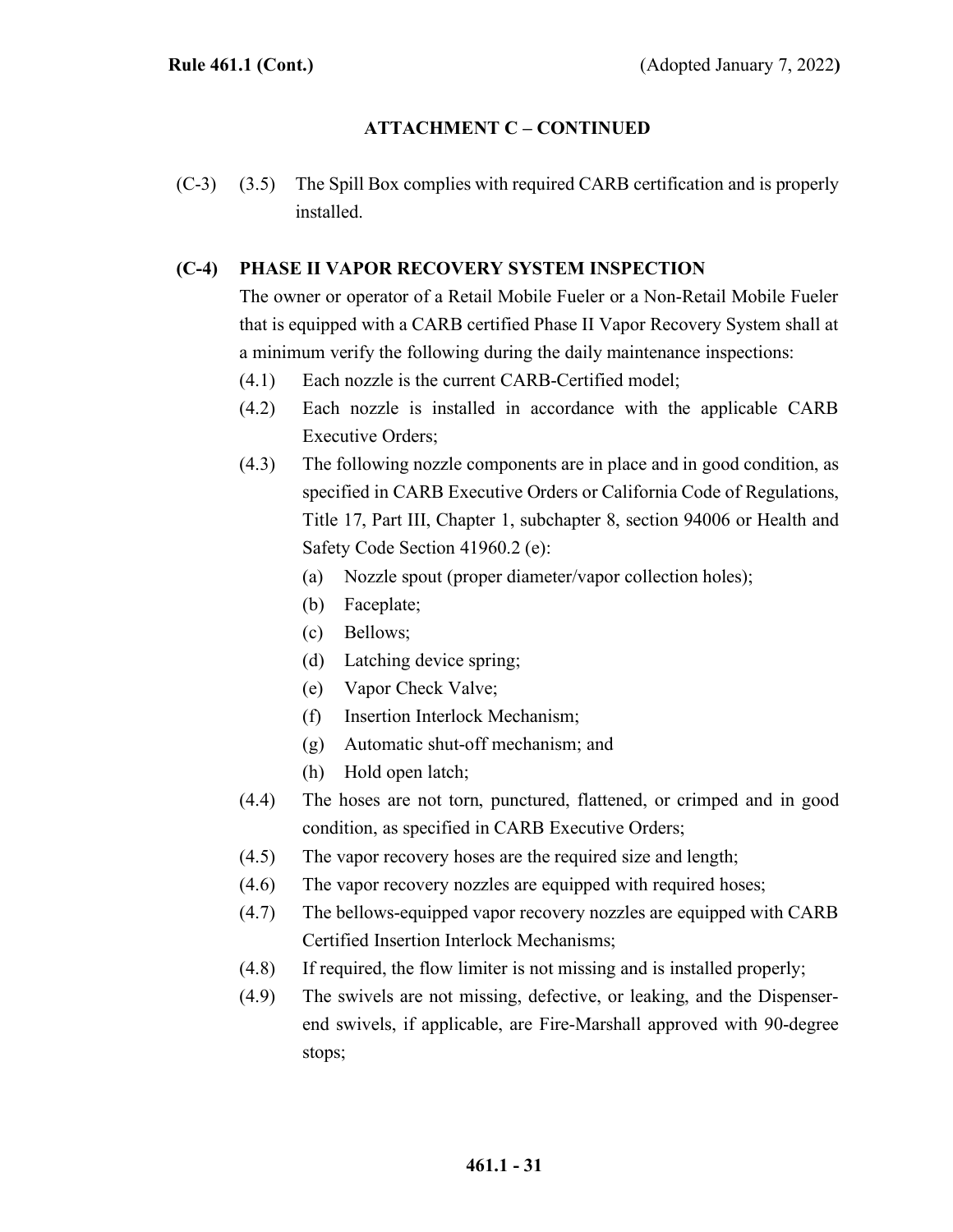# **ATTACHMENT C – CONTINUED**

- (C-4) (4.10) If required, the liquid removal device, which are designed to remove trapped liquid from the vapor passages of a balance Coaxial Hose, comply with required CARB Certifications and are properly installed; and
	- (4.11) For bellows-less nozzles, the hoses are inverted coaxial type, and the vapor collection holes are not obstructed.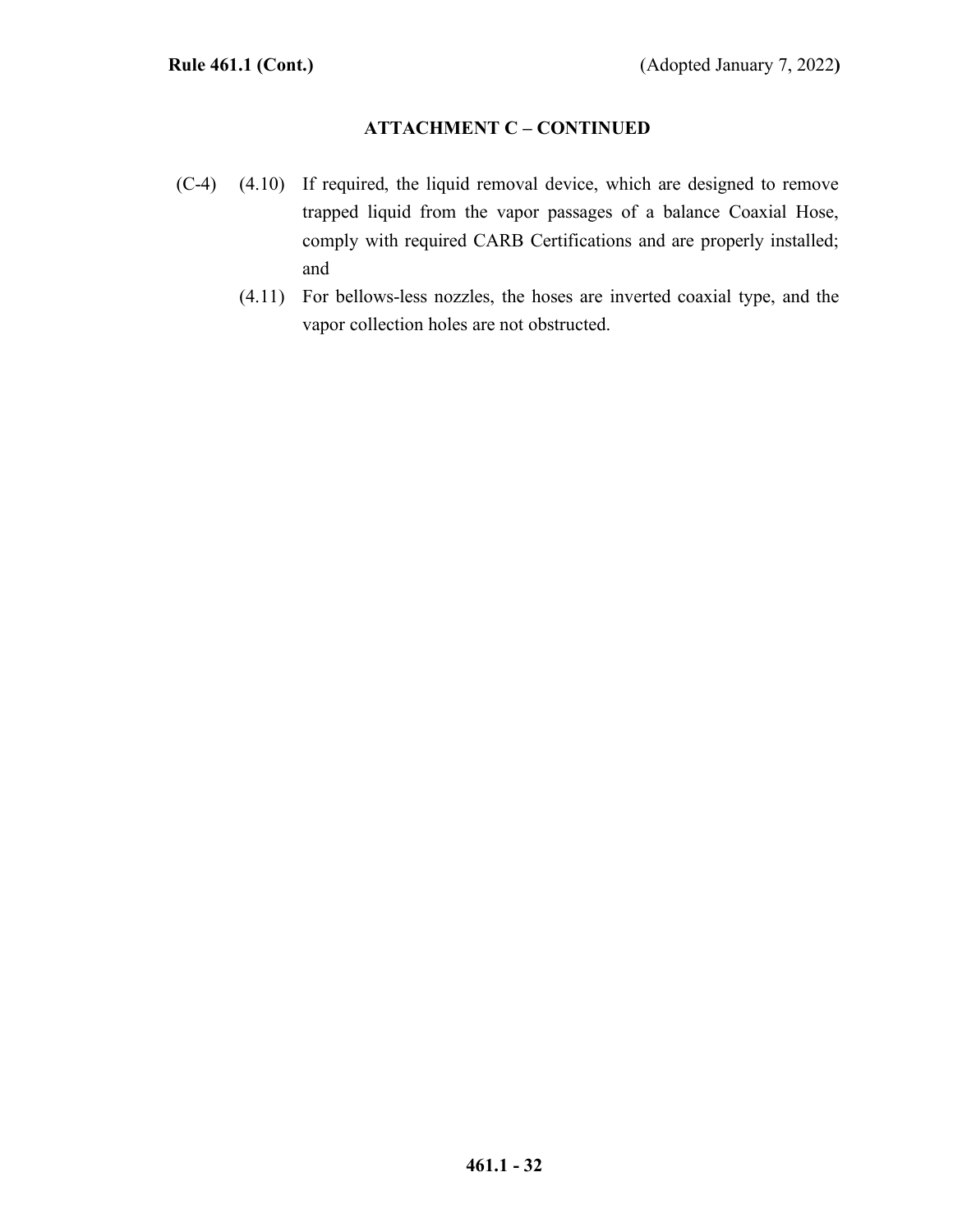# **ATTACHMENT D**

#### **TESTING ON A WEEKEND DAY**

## **(D-1) RESTRICTIONS**

The South Coast AQMD shall approve a limited number of Reverification Testing requests per weekend on a first-come first-served basis which shall be subject to the following restrictions:

- (1.1) The person conducting the tests has notified the South Coast AQMD pursuant to subparagraph  $(1)(7)(C)$  for Reverification Tests and Attachment D paragraph (D-1)(1.2);
- (1.2) The requests made pursuant to Attachment D paragraph  $(D-1)(1.1)$  shall be made no more than 30 calendar days in advance of the testing;
- (1.3) Tests shall be conducted from 7:00 a.m. through 5:30 p.m.;
- (1.4) Upon request by the South Coast AQMD, the person who conducted the tests on a weekend day for which South Coast AQMD staff was not present shall repeat the Reverification Testing at a mutually acceptable date but no later than 10 calendar days from the day the test was conducted; and
- (1.5) Should a repeat test be requested pursuant to Attachment D paragraph (D-1)(1.4), the owner or operator of the Mobile Fueler shall pay the cost of the repeat Reverification Testing.

#### **(D-2) CONDITIONS**

The South Coast AQMD shall approve all requests for a retest on a weekend day provided that the retest meets the following conditions:

- (2.1) The retest on a weekend day is necessary as the repairs and retest following a failed Reverification Test cannot be completed by Friday;
- (2.2) The person conducting the test has notified the South Coast AQMD pursuant to subparagraph  $(1)(8)(A)$  or left a phone notification before midnight of the day before the retest;
- (2.3) Tests shall be conducted from 7:00 a.m. through 5:30 p.m.; and